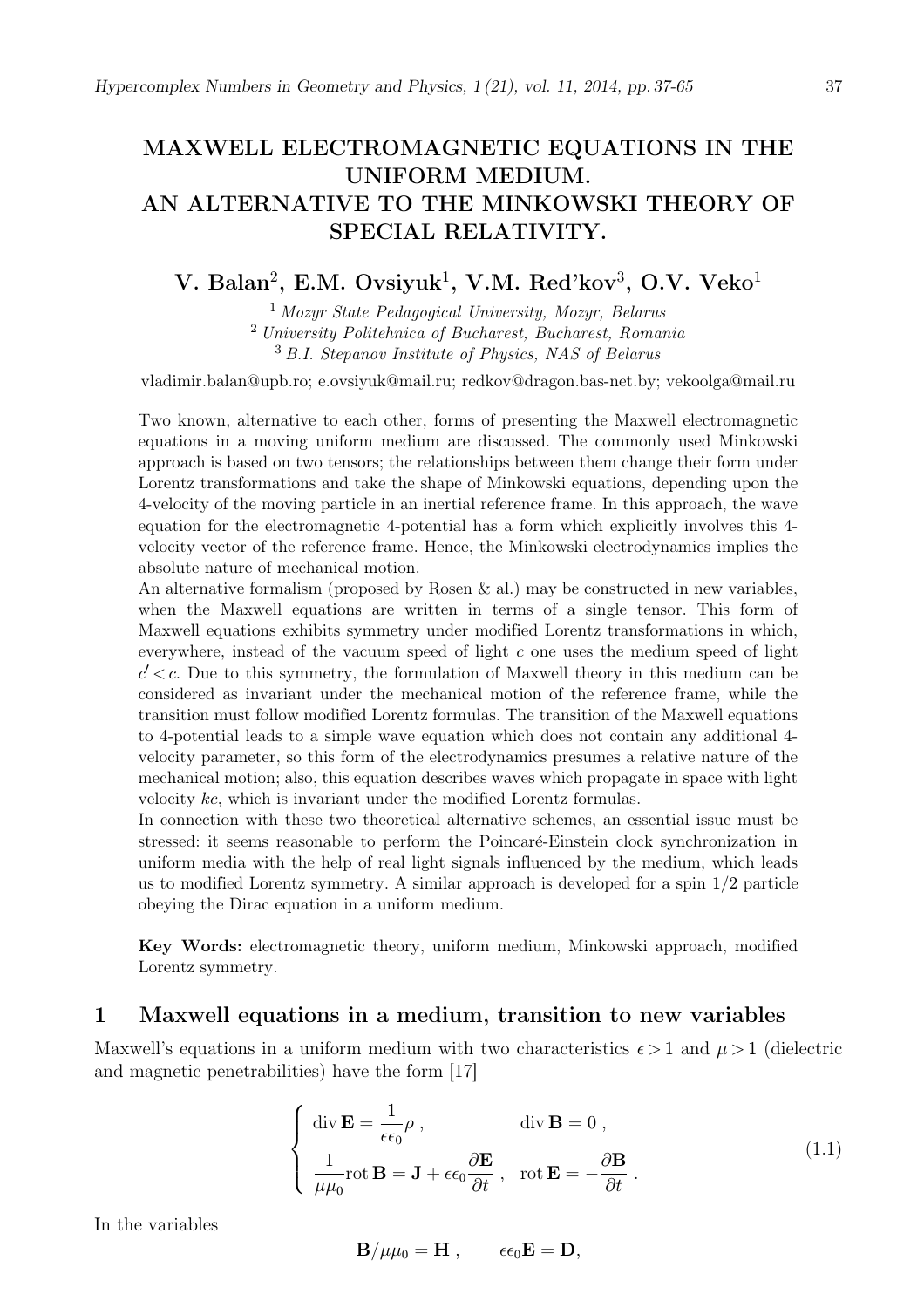the equations (1.1) become

$$
\begin{cases} \operatorname{div} \mathbf{D} = \rho, & \operatorname{div} \mathbf{H} = 0, \\ \operatorname{rot} \mathbf{H} = \mathbf{J} + \frac{\partial}{\partial t} \mathbf{D}, & \frac{1}{\epsilon \epsilon_0} \operatorname{rot} \mathbf{D} = -\mu \mu_0 \frac{\partial}{\partial t} \mathbf{H}. \end{cases}
$$
(1.2)

The four parameters  $\epsilon_0, \mu_0, \epsilon, \mu$  enter the Maxwell equations in the form of two products,  $\epsilon_0 \epsilon$ and  $\mu_0\mu$ . This means that besides the charge-current density  $(\rho, J)$  and the fields  $(E, B)$  or (D, H), these equations include only two independent additional parameters. This may be manifestly revealed by introducing two quantities – the light velocity in vacuum  $c$  and the (inverse) refraction coefficient  $k$  of the medium:

$$
c = \frac{1}{\sqrt{\epsilon_0 \mu_0}} \ , \qquad k = \frac{1}{\sqrt{\epsilon \mu}} < 1 \ .
$$

Therefore, from (1.2) we get

$$
\begin{cases} \operatorname{div} \mathbf{D} = \rho, & \operatorname{div} \mathbf{H} = 0, \\ \operatorname{rot} \mathbf{H} = \mathbf{J} + \frac{\partial}{\partial t} \mathbf{D}, & \operatorname{rot} \mathbf{D} = -\frac{1}{k^2 c^2} \frac{\partial}{\partial t} \mathbf{H}. \end{cases}
$$
(1.3)

The light velocity in a medium  $c_{med}$  is less than that in vacuum c and the coefficient k describes this decrease:  $c_{med} = kc$ . An essential remark is that (1.3) may be re-written as

$$
\begin{cases} \operatorname{div} \mathbf{D} = \rho, & \operatorname{div} \frac{\mathbf{H}}{kc} = 0, \\ \operatorname{rot} \frac{\mathbf{H}}{kc} = \frac{\mathbf{J}}{kc} + \frac{\partial}{\partial (kct)} \mathbf{D}, & \operatorname{rot} \mathbf{D} = -\frac{\partial}{\partial (kct)} \frac{\mathbf{H}}{kc}. \end{cases}
$$
(1.4)

Instead of the variables  $(t, x^i)$ ,  $(\rho, J)$ ,  $(D, H)$ , one may define new ones  $(x^0, x^i)$ ,  $(\rho, j)$ ,  $(d, h)$  by means of the formulas

$$
x^0 = kc t
$$
,  $j^0 = \rho$ ,  $\mathbf{j} = \frac{\mathbf{J}}{kc}$ ,  $\mathbf{d} = \mathbf{D}$ ,  $\mathbf{h} = \frac{\mathbf{H}}{kc}$ .

Hence, Maxwell's equations (1.4) will take the form

$$
\begin{cases} \operatorname{div} \mathbf{d} = j^0, & \operatorname{div} \mathbf{h} = 0, \\ \operatorname{rot} \mathbf{h} = \mathbf{j} + \frac{\partial}{\partial x^0} \mathbf{d}, & \operatorname{rot} \mathbf{d} = -\frac{\partial}{\partial x^0} \mathbf{h}. \end{cases}
$$
(1.5)

The correctness of the relations (1.5) can be additionally checked through dimensional considerations:

$$
\begin{cases}\n\left[x^0\right] = \left[x^i\right] = \text{meter} , & \left[\rho\right] = \frac{\text{Coulomb}}{\text{meter}^3} ,\\ \n\left[j^i\right] = \frac{\text{Coulomb}}{\text{meter}^3} , & \left[\right.d^i\right] = \left[\right.h^i\right] = \frac{\text{Coulomb}}{\text{meter}^2} .\n\end{cases}
$$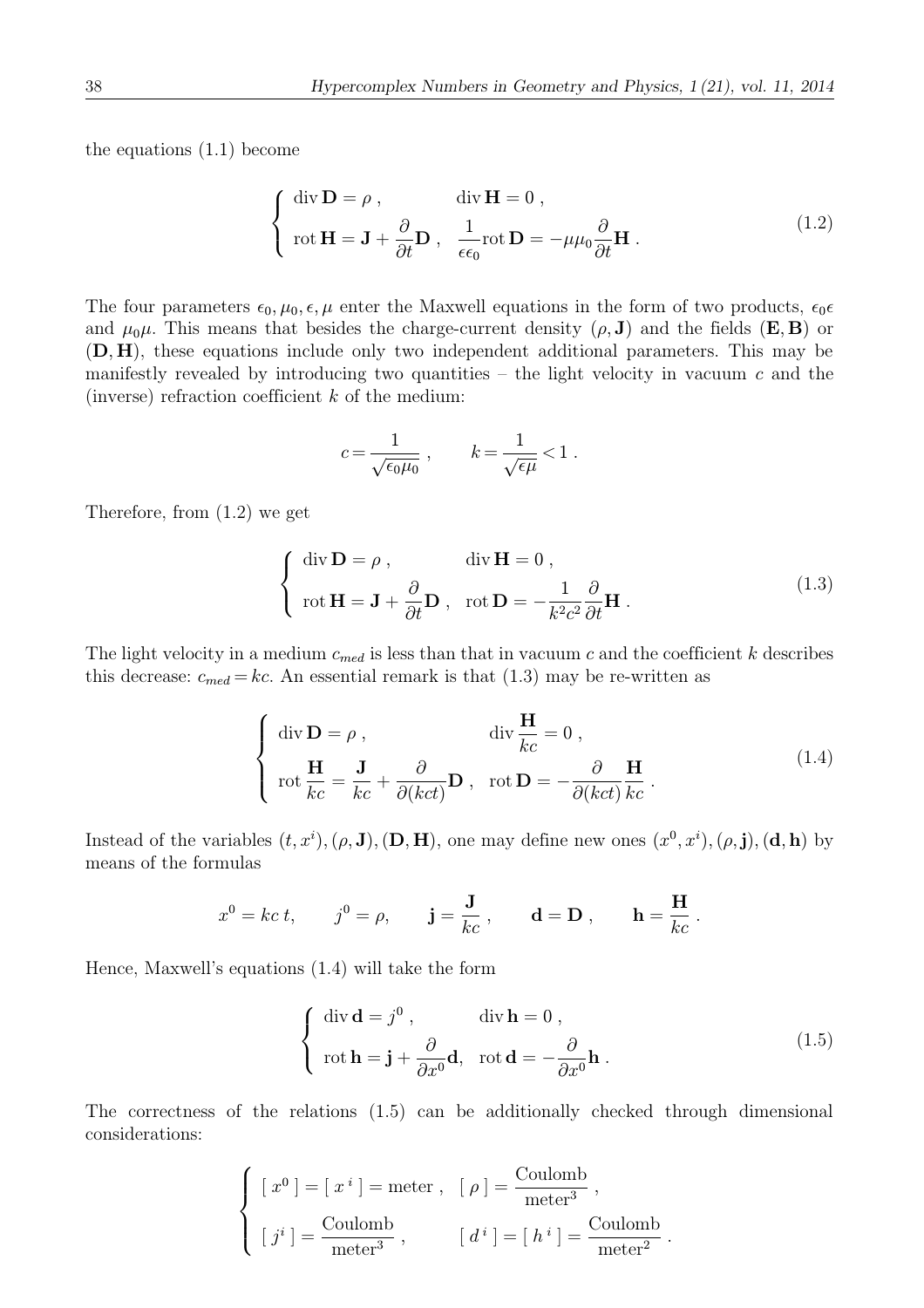## 2 Maxwell's equations, symmetry properties and Lorentz transformations in vacuum and medium

By using the notations  $\partial_0 = \frac{\partial}{\partial x^0}$ ,  $\partial_i = \frac{\partial}{\partial x^i}$ ,  $i = 1, 2, 3$ , the Maxwell equations (1.5) can be written down in explicit form as

$$
(I): \partial_1 d^1 + \partial_2 d^2 + \partial_3 d^3 = j^0,
$$
  
\n
$$
(II): \partial_1 h^1 + \partial_2 h^2 + \partial_3 h^3 = 0,
$$
  
\n
$$
(III): \partial_2 h^3 - \partial_3 h^2 = j^1 + \partial_0 d^1,
$$
  
\n
$$
\partial_3 h^1 - \partial_1 h^3 = j^2 + \partial_0 d^2,
$$
  
\n
$$
\partial_1 h^2 - \partial_2 h^1 = j^1 + \partial_0 d^1,
$$
  
\n
$$
(IV): \partial_2 d^3 - \partial_3 d^2 = -\partial_0 h^1,
$$
  
\n
$$
\partial_3 d^1 - \partial_1 d^3 = -\partial_0 h^2,
$$
  
\n
$$
\partial_1 d^2 - \partial_2 d^1 = -\partial_0 h^1.
$$
 (2.1)

Now we introduce a certain linear transformation over the quantities which enter the Maxwell equations (the modified Lorentz transformation):

$$
x^{'0} = \text{ch}\sigma x^{0} - \sinh\sigma x^{1}, \quad x'^{1} = -\sinh\sigma x^{0} + \text{ch}\sigma x^{1}, \quad x'^{2} = x^{2}, \quad x'^{3} = x^{3},
$$
  
\n
$$
j'^{0} = \text{ch}\sigma j^{0} - \sinh\sigma j^{1}, \quad j'^{1} = -\sinh\sigma j^{0} + \text{ch}\sigma j^{1}, \quad j'^{2} = j^{2}, \quad j'^{3} = j^{3},
$$
  
\n
$$
d'^{1} = +d^{1}, \quad d'^{2} = \text{ch}\sigma d^{2} - \sinh\sigma h^{3}, \quad h'^{3} = -\sinh\sigma d^{2} + \text{ch}\sigma h^{3},
$$
  
\n
$$
h'^{1} = +h^{1}, \quad d'^{3} = \text{ch}\sigma d^{3} + \sinh\sigma h^{2}, \quad h'^{2} = +\sinh\sigma d^{3} + \text{ch}\sigma h^{2}.
$$
\n(2.2)

Now the task is to show that if one transforms (2.1) to the new (primed) variables

$$
(x^0, x^i), (j^0, j^i), (d^i, h^i) \implies (x'^0, x'^i), (j'^0, j'^i), (d'^i, h'^i),
$$

then as a result one will obtain again equations of the form (2.1), with a single difference: all quantities become primed ones. In essence, this is the main statement of Lorentz and Poincaré on the symmetry properties of Maxwell theory [5, 14, 15]. Before proceeding further, we derive transforms for the derivatives with respect to the coordinates:

$$
\partial_0 = \cosh \sigma \; \partial_0' - \sinh \sigma \; \partial_1', \quad \partial_1 = -\sinh \sigma \; \partial_0' + \cosh \sigma \; \partial_1', \quad \partial_2 = \partial_2', \qquad \partial_3 = \partial_3,
$$

We further apply specific mathematical techniques: after simple calculations we infer

$$
\begin{cases}\n(I) & \cosh \sigma [(\partial_{1}d^{1} + \partial_{2}d^{2} + \partial_{3}d^{3}) - j'{}^{0}] - \sinh \sigma [-(\partial_{2}h^{3} - \partial_{3}h^{2}) + j'{}^{1} + \partial_{0}d'{}^{1}] = 0, \\
(II) & \cosh \sigma (\partial_{1}h^{1} + \partial_{2}h^{2} + \partial_{3}h^{3}) - \sinh \sigma [\partial_{0}'h^{1} + (\partial_{2}d^{3} - \partial_{3}d^{2})] = 0, \\
(III)_{1} & \cosh \sigma [(\partial_{2}h^{3} - \partial_{3}h^{2}) - j'{}^{1} - \partial_{0}d'{}^{1}] - \sinh \sigma [-(\partial_{1}d^{1} + \partial_{2}'d^{2} + \partial_{3}d^{3}) + j'{}^{0}] = 0, \\
(III)_{2} & \partial_{3}h^{1}{}^{1} - \partial_{1}h^{3} = j'{}^{2} + \partial_{0}d^{2} , \\
(III)_{3} & \partial_{1}h^{2} - \partial_{2}h^{1} = j'{}^{3} + \partial_{0}d^{3} , \\
(IV)_{1} & \cosh \sigma [(\partial_{2}d^{3} - \partial_{3}d^{2}) + \partial_{0}h^{1}] - \sinh \sigma (\partial_{1}h^{1} + \partial_{2}h^{2} + \partial_{3}h^{3}) = 0, \\
(IV)_{2} & \partial_{3}d^{1} - \partial_{1}d^{3} = -\partial_{0}h^{2} , \\
(IV)_{3} & \partial_{1}d^{2} - \partial_{2}d^{1} = -\partial_{0}h^{3} .\n\end{cases}
$$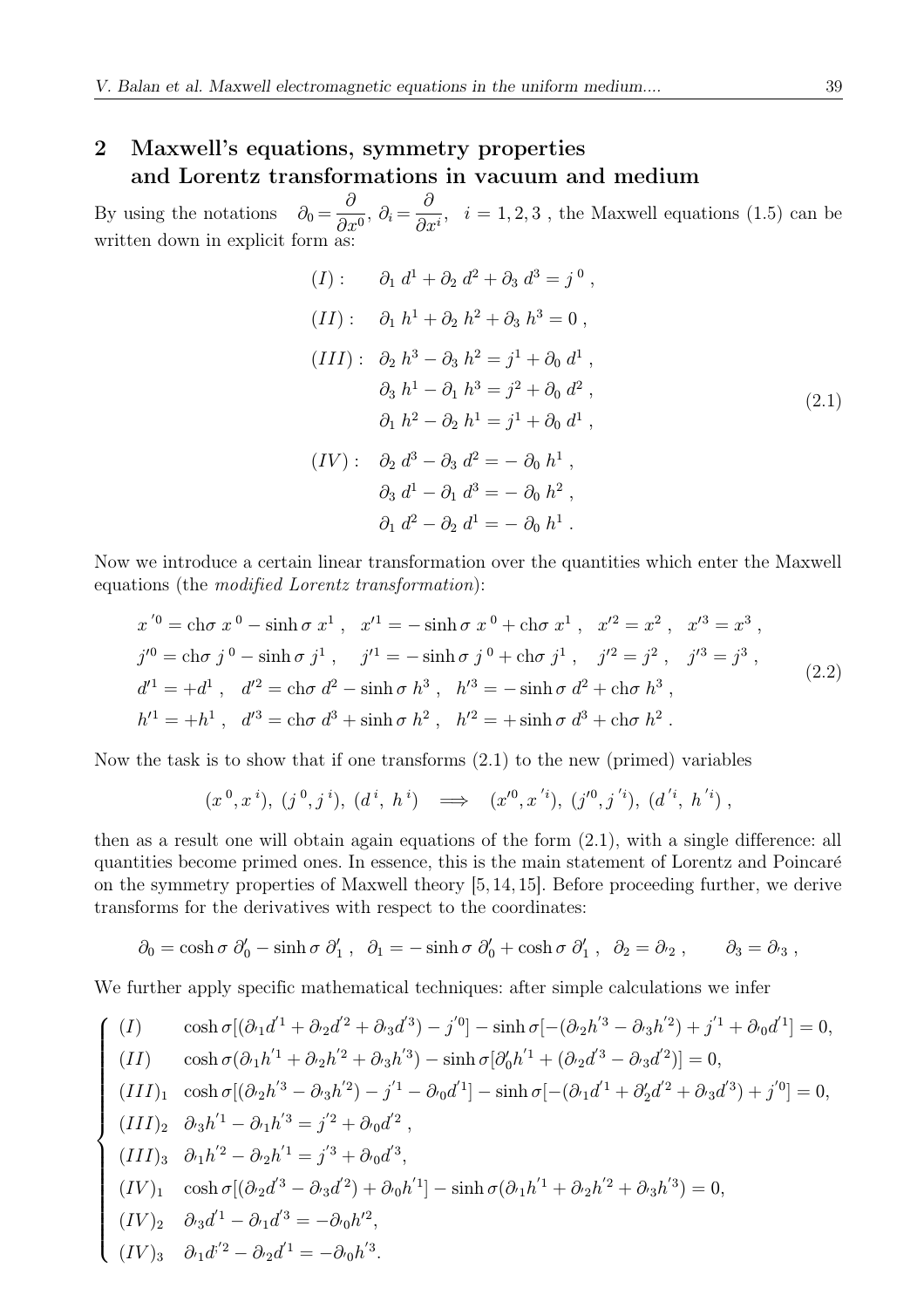Let us combine  $(II)$  and  $(IV)_1$ :

$$
\cosh \sigma (II) + \sinh \sigma (IV)_1 = (II)' \implies \partial_{11} h'^1 + \partial_{12} h'^2 + \partial_{13} h'^3 = 0,
$$
  

$$
\sinh \sigma (II) + \cosh \sigma (IV)_1 = (IV)'_1 \implies \partial'_2 d'^3 - \partial'_3 d'^2 = -\partial'_0 h'^1.
$$

Analogously, by combining  $(I)$  and  $(III)_1$ , we get:

$$
\cosh \sigma (I) + \sinh \sigma (III)_1 = (I)' \implies \partial'_1 d'^1 + \partial'_2 d'^2 + \partial'_3 d'^3 = j'^0 ,
$$
  

$$
\sinh \sigma (I) + \cosh \sigma (III)_1 = (IV)'_1 \implies \partial'_2 d'^3 - \partial'_3 d'^2 = - \partial'_0 h'^1 .
$$

Conclusion. From the previous there follow the Maxwell equations in primed variables

$$
(I): \partial'_1 d'^1 + \partial'_2 d'^2 + \partial'_3 d'^3 = j'^0,
$$
  
\n
$$
(II): \partial_{r_1} h'^1 + \partial_{r_2} h'^2 + \partial_{r_3} h'^3 = 0,
$$
  
\n
$$
(III): \partial_{r_2} h'^3 - \partial_{r_3} h'^2 = j'^1 + \partial_{r_0} d'^1,
$$
  
\n
$$
\partial_{r_3} h'^1 - \partial_{r_1} h'^3 = j'^2 + \partial'_0 d'^2,
$$
  
\n
$$
\partial'_1 h'^2 - \partial'_2 h'^1 = j'^1 + \partial'_0 d'^1,
$$
  
\n
$$
(IV): \partial'_2 d'^3 - \partial'_3 d'^2 = -\partial'_0 h'^1,
$$
  
\n
$$
\partial'_3 d'^1 - \partial'_1 d'^3 = -\partial'_0 h'^2,
$$
  
\n
$$
\partial'_1 d'^2 - \partial'_2 d'^1 = -\partial'_0 h'^1,
$$

or, in vector form,

$$
\begin{cases} \operatorname{div}' \mathbf{d}' = j^{'0}, & \operatorname{div}' \mathbf{h}' = 0, \\ \operatorname{rot}' \mathbf{h}' = \mathbf{j}' + \frac{\partial}{\partial x^{'0}} \mathbf{d}', & \operatorname{rot}' \mathbf{d}' = -\frac{\partial}{\partial x^{'0}} \mathbf{h}'. \end{cases}
$$
(2.3)

## 3 On the physical interpretation of Lorentz transformation for Maxwell equations in vacuum and medium

In understanding the physical sense of the dimensionless parameter  $\sigma$  in the above Lorentz formulas, one notices that a more in-depth question might be: how do the Maxwell equations behave when the reference frame changes from  $K$  to a moving one,  $K'$ . For the situation when velocity is small enough, we must obtain a simple and «evident» solution in the form of Galileo formula for a coordinate transform:

$$
t' = t
$$
,  $x' = x - Vt$ ,  $y' = y$ ,  $z' = z$ .

Let us consider the Lorentz transformation

$$
x'^0 = \cosh \sigma \ x^0 - \sinh \sigma \ x^1 \ , \qquad x'^1 = -\sinh \sigma \ x^0 + \cosh \sigma \ x^1 \ , \qquad x'^2 = x^2 \ , \ x'^3 = x^3
$$

at a very small  $\sigma$ . We consider the Taylor expansions

$$
e^{+\sigma} = 1 + \frac{\sigma}{1!} + \frac{\sigma^2}{2!} + \dots
$$
,  $e^{-\sigma} = 1 - \frac{\sigma}{1!} + \frac{\sigma^2}{2!} - \dots$ ,

and at  $\sigma \ll 1$  we get the approximating formulas

$$
\cosh \sigma = 1 + \frac{\sigma^2}{2!} + \dots \approx 1, \qquad \sinh \sigma = \frac{\sigma}{1!} + \frac{\sigma^3}{3!} + \dots \approx \sigma.
$$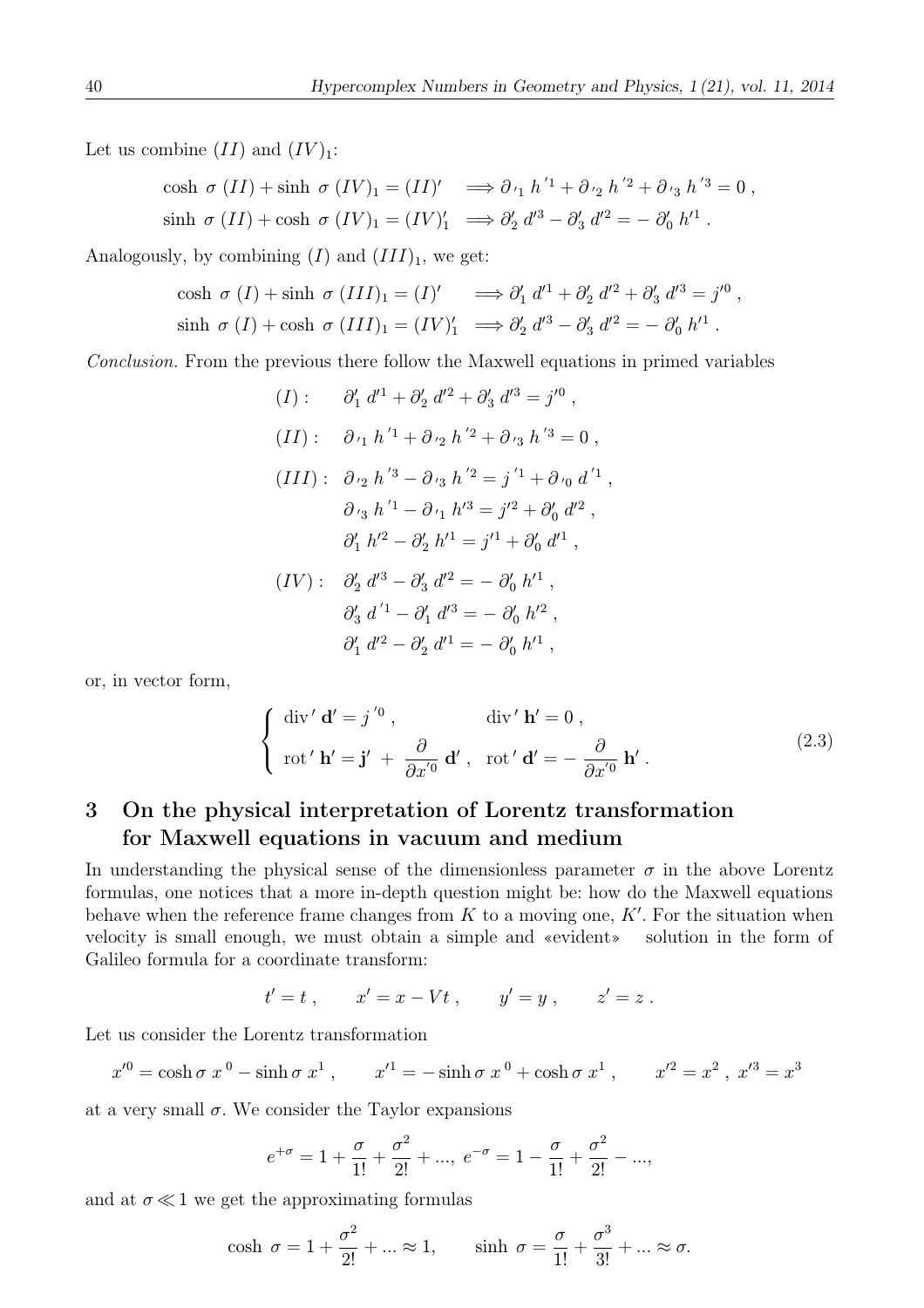Thus, the Lorentz transformation at small  $\sigma$  will take the form

$$
kct' \approx kct - \sigma x \approx kct,
$$

whence  $t' = t$  and  $x' = -\sigma kct + x = x - Vt$ , if  $\sigma = \frac{V}{kc}$ . Hence the physical sense of the parameter  $\sigma$  (at its small values  $\sigma \ll 1$ ) is expressed by:

$$
\sigma \ll 1 \qquad \Longrightarrow \qquad \sigma = \frac{V}{kc} = \frac{V}{c_{med}} \,. \tag{3.1}
$$

One might further need to generalize  $(3.1)$  for arbitrary values of V. This is achieved by the following relations:

$$
0 < |V| < kc \qquad \Longleftrightarrow \qquad 0 < |\sigma| < 1,
$$
  
\n
$$
\cosh \sigma = \frac{1}{\sqrt{1 - (V/kc)^2}}, \qquad \sinh \sigma = \frac{(V/kc)}{\sqrt{1 - (V/kc)^2}}.
$$
\n(3.2)

Evidently, at small  $V$ ,  $(3.2)$  coincide with  $(3.1)$ . It is useful to *translate the Lorentz* transformations to ordinary units:

$$
t' = \frac{t - Vx/k^2c^2}{\sqrt{1 - (V/kc)^2}}, \qquad x' = x - \frac{Vt}{\sqrt{1 - (V/kc)^2}}.
$$

### 4 Behavior of the light velocity under modified Lorentz transformations

While finding the modified Lorentz transformations, a simple kinematical problem of the modified Lorentz formulas for velocity may be immediately solved. This provides us with a postulate on the constancy of light velocity  $(kc)$ , the crucial logical element in Einstein's construction of Special Relativity.

Let us observe a material point in a fixed (non-moving) reference frame  $K$ , which starts its history at

$$
t_1=0\;,\;\;x_1=0\;,\;\;y_1=0\;,\;\;z_1=0
$$

and moves in the plane  $(x, y)$  along direction  $(\cos \phi, \sin \phi)$  with velocity

$$
W_x = W \cos \phi , \qquad W_y = W \sin \phi , \qquad W_z = 0 , \qquad W = \sqrt{W_x^2 + W_y^2} .
$$

At the moment  $t_2 > 0$ , its coordinates become

$$
t_2
$$
,  $x_2 = W \cos \phi t_2$ ,  $y_2 = W \sin \phi t_2$ ,  $z_2 = 0$ .

The same can be re-written in the form

$$
W_x = \frac{x_2 - x_1}{t_2 - t_1} , \qquad W_y = \frac{y_2 - y_1}{t_2 - t_1} , \qquad W_z = 0 .
$$

Let us find how these velocity components behave under the modified Lorentz transformation. To this end, we should calculate

$$
W'_x = \frac{x'_2 - x'_1}{t'_2 - t'_1} , \qquad W'_y = \frac{y'_2 - y'_1}{t'_2 - t'_1} ,
$$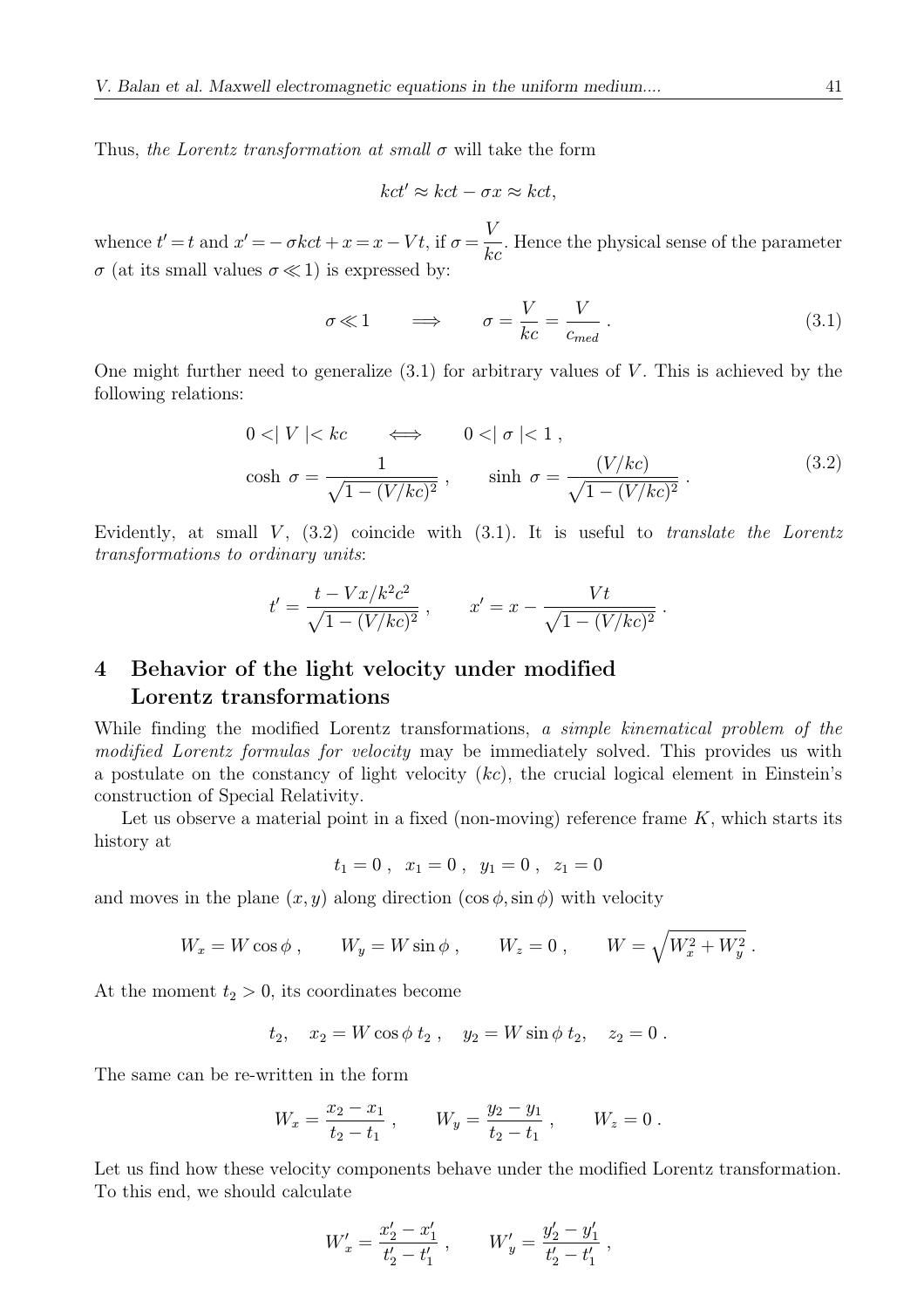With the use of

$$
t'_1 = 0
$$
,  $x'_1 = 0$ ,  $t'_2 = \frac{t_2 - Vx_2/k^2c^2}{\sqrt{1 - V^2/k^2c^2}}$ ,  $x'_2 = \frac{x_2 - Vt_2}{\sqrt{1 - V^2/k^2c^2}}$ ,

for  $W'_x$  we get

$$
W'_x = \frac{x'_2 - x'_1}{t'_2 - t'_1} = \frac{(x_2 - Vt_2)}{(t_2 - Vx_2/k^2c^2)} = \frac{(x_2 - x_1) - V(t_2 - t_1)}{(t_2 - t_1) - V(x_2 - x_1/k^2c^2)} = \frac{W_x - V}{1 - VW_x/k^2c^2}.
$$

Now we turn to  $W'_y$ :

$$
W'_y = \frac{y'_2 - y'_1}{t'_2 - t'_1} = \frac{y_2}{t'_2} = \sqrt{1 - V^2/k^2c^2} \frac{W_y t_2}{t_2 - V x_2/k^2c^2} = \frac{\sqrt{1 - V^2/k^2c^2} \cdot W_y (t_2 - t_1)}{(t_2 - t_1) - V (x_2 - x_1)/k^2c^2},
$$

whence,

$$
W'_y = \frac{\sqrt{1 - V^2/k^2c^2}}{1 - VW_x/k^2c^2} W_y.
$$

For the  $W_z$  component, we have a trivial result:

$$
W'_{z} = \frac{z'_2 - z'_1}{t'_2 - t'_1} = \frac{z_2 - z_1}{t'_2 - t'_1} = 0 = W_z.
$$

Thus, the velocity vector  $\mathbf{W} = (W_x, W_y, 0)$  transforms as follows

$$
W'_x = \frac{W_x - V}{1 - V W_x / k^2 c^2} , \qquad W'_y = \frac{\sqrt{1 - V^2 / k^2 c^2}}{1 - V W_x / k^2 c^2} W_y , \qquad W'_z = W_z = 0 . \tag{4.1}
$$

This is a modified version of the famous rule for velocity summing by Lorentz-Poincaré-Einstein.

For simplifying the appearance of many formulas to come, we will make formal changes <sup>1</sup>

$$
\frac{V}{kc} \rightsquigarrow V, \qquad \frac{W_x}{kc} \rightsquigarrow W_x, \quad \text{etc},
$$

Then (4.1) become

$$
W'_x = \frac{W_x - V}{1 - VW_x} , \qquad W'_y = \frac{\sqrt{1 - V^2}}{1 - VW_x} W_y , \qquad W'_z = W_z .
$$
 (4.2)

We shall further point out a series of *consequences* which follow from the developed framework.

By applying  $(4.2)$  to the light ray propagating along the x axis in fixed (unmoving) reference frame  $K$ ,  $(4.2)$  provide us with simple but striking result:

**Consequence 1.** The light ray propagating along the x axis in the moving reference frame  $K'$ has the velocity

$$
\begin{cases}\nW_x = 1 \\
W_y = 0 \\
W_z = 0\n\end{cases}\n\implies\n\begin{cases}\nW_x' = \frac{1}{1 - VW_x} (W_x - V) = \frac{1 - V}{1 - V} = 1, \\
W_y' = \frac{\sqrt{1 - V^2}}{1 - VW_x} W_y = 0, \\
W_z' = 0,\n\end{cases}
$$

that is

$$
W'_x = 1 \; , \qquad W'_y = 0 \; , \qquad W'_z = 0 \; .
$$

<sup>1</sup>Sometimes this will be formulated as the use of a special system with unit light velocity.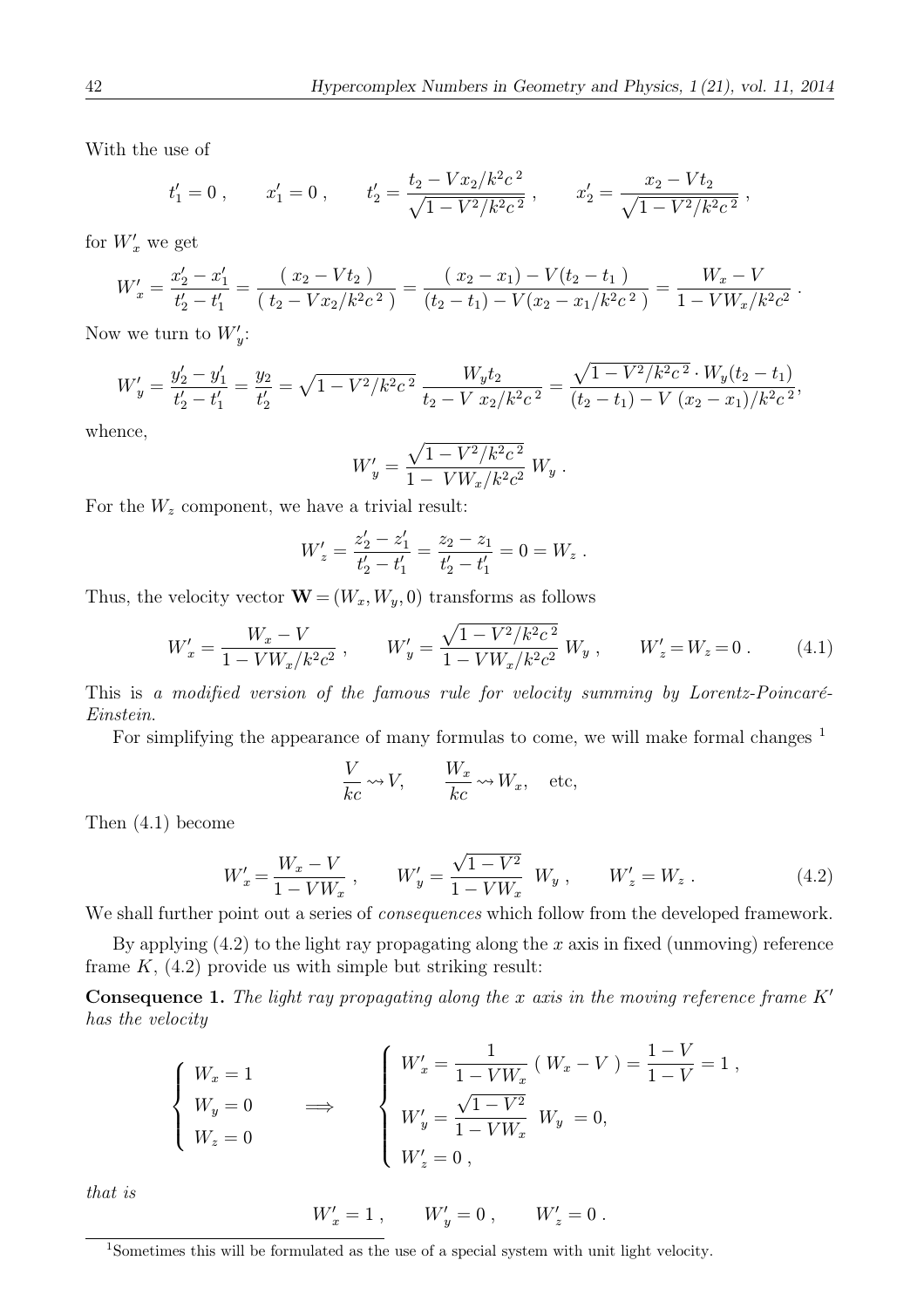The Lorentz transformation along the x axis does not change the speed of light along the direction of x.

By applying the  $(4.2)$  to a light ray propagating along arbitrary  $\phi$ -direction in a fixed (nonmoving) reference frame  $K$ , and using Eqs.  $(4.2)$ , we infer

**Consequence 2.** The velocity vector in the moving reference frame  $K'$  is given by

$$
\begin{cases}\nW_x^2 + W_y^2 = 1, \\
W_z = 0\n\end{cases} \Rightarrow \begin{cases}\nW_x' = \frac{1}{1 - VW_x} (W_x - V), \\
W_y' = \frac{\sqrt{1 - V^2}}{1 - VW_x} W_y, \\
W_z' = 0,\n\end{cases}
$$

and for the squared norm of the vector velocity, we get

$$
W'_x{}^2 + W'_y{}^2 = \frac{W_x^2 - 2VW_x + V^2 + (1 - V^2)(1 - W_x^2)}{(1 - VW_x)^2} = +1.
$$

The Lorentz transformation along the axis  $x$  does not change the norm of the light velocity vector.

**Consequence 3.** We note that the same result holds true even for  $W_z \neq 0$ , since

$$
(W_x^2 + W_y^2) + W_z^2 = 1 \Rightarrow W_x'^2 + W_y'^2 + W_z'^2 = \frac{W_x^2 - 2VW_x + V^2 + (1 - V^2)(1 - W_x^2)}{(1 - VW_x)^2} = 1.
$$

Consequence 4. The invariance of the norm of the velocity vector under Lorentz transformations concerns only the light velocity-which has unit length in the fixed (non-moving) frame. We have, indeed,

$$
W_x^2 + W_y^2 = W^2, \ \ W_z = 0 \ ,
$$

whence

$$
W^{'2} = \frac{W_x^2 - 2VW_x + V^2 + (1 - V^2)(W^2 - W_x^2)}{(1 - VW_x)^2} = 1 + (W^2 - 1)\frac{1 - V^2}{(1 - VW_x)^2}.
$$

Consequence 5. The light aberration. The above formulas of the velocity vector transforms can be expressed in terms of angular variables. In the case of the light,

 $(W_x, W_y, 0)$ ,  $W_x^2 + W_y^2 = 1$ ,  $\cos \phi = W_x$   $\sin \phi = W_y$ ,

so that from  $(4.2)$  there follow the formulas for the light aberration,

$$
\cos \phi' = \frac{\cos \phi - V}{1 - V \cos \phi} , \qquad \sin \phi' = \sin \phi \frac{\sqrt{1 - V^2}}{1 - V \cos \phi} .
$$

#### 5 The Lorentz-Poincaré-Einstein controversy

It was Lorentz [5] who first established a remarkable property of Maxwell equations, namely its (approximate) symmetry under special mathematical transformations when plugging into these equations quantities as time and space coordinates, charge-current density, and electromagnetic fields.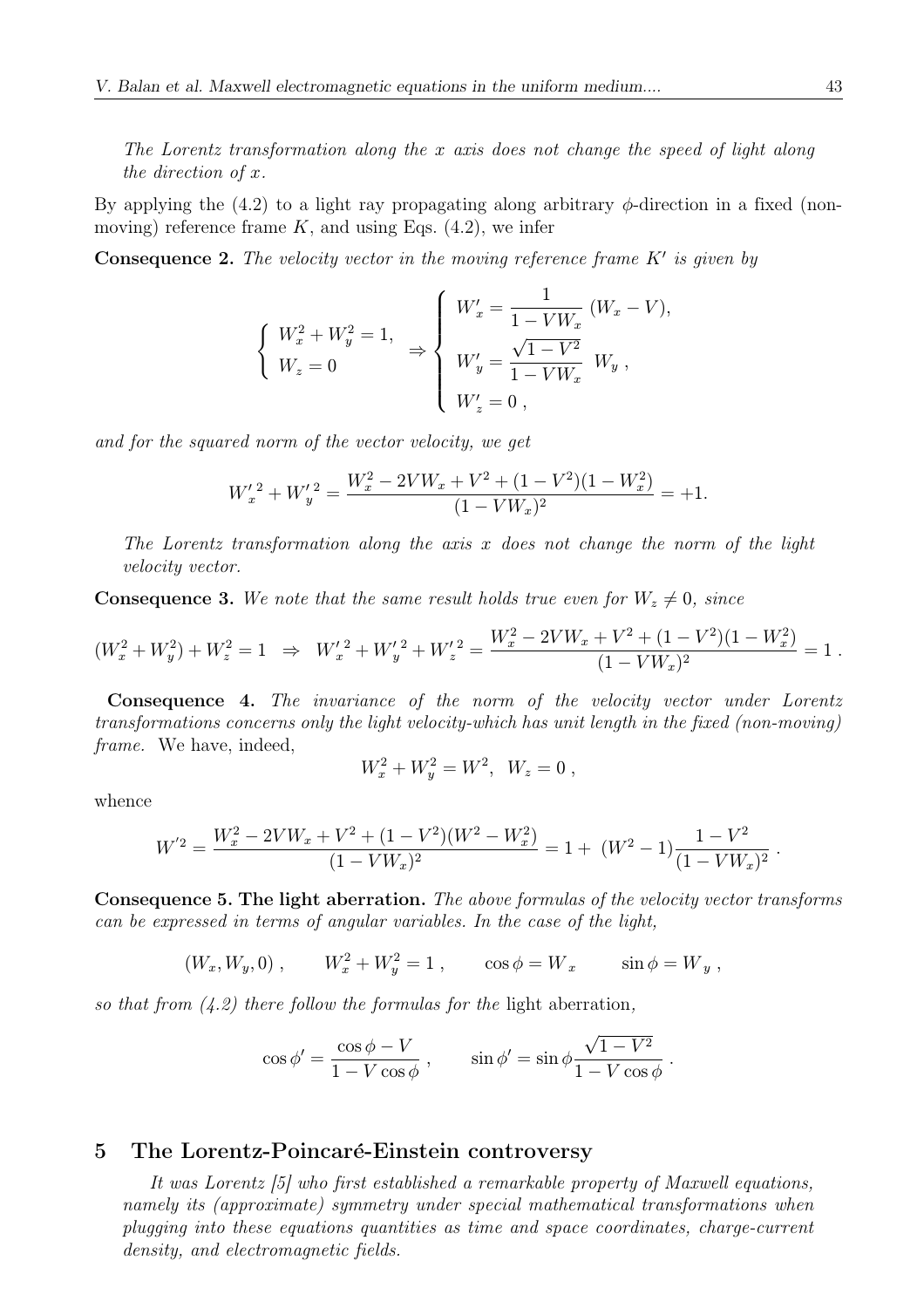Poincaré introduced exactness and clarity  $[14, 15]$  into the Lorentz initial formulas, and revealed its mathematical (so-called) group structure. Undoubtedly, the first deciding steps on the road to Special Relativity theory were made by Lorentz and this was stressed by Poincaré more than once. At the same time, Lorentz never ascribes to himself the merit all along this road, and willingly appreciated the role of Poincaré's contribution.

Unfortunately, afterwards, in connection with Special Relativity, there arose both  $\textit{controversy}$  and misunderstanding on the question – who is the creator of this theory: Lorentz, Poincaré, or Einstein  $[2,3]$ . To the present day this dispute is still present. We shall not join any side of the debaters, and assert that in our opinion all three, Lorentz, Poincaré, and Einstein, are the creators of the theory<sup>2</sup>.

The first was Lorentz, then Poincaré sided with him, and next Einstein started his work on creating Special Relativity [2, 3], mainly on its physical interpretation, comprehension, and logical reconstruction. The question – who is the main creator – is false. Lorentz formulated his view on this matter concisely and definitely [18–22] the same what we had deduced from Maxwell's equations, Einstein has postulated ....

So, the development of Special Relativity arose along two lines, which are absurd to be consider as absolutely independent. One line goes upward to Special Relativity from the symmetry property of the Maxwell Theory in moving bodies. This is an inductive way and it is historically the first line.

The second line, though logically independent in appearance, is a deductive construction of the theory by going down from a special postulate [2,3]. But the postulate itself can be regarded as a logical mathematical result of the Lorentz-Poincaré analysis of Maxwell's theory. The logical treatment suggested by Einstein seems for many people simple and clear, so that it may be explained even to a person without any special education. This circumstance assists in the promotion of Einstein's treatment of Special Relativity and its notability for the general public.

However, the creating by deductive way to construct Special Relativity does not provide grounds to assign to A. Einstein the main or single creator role for the theory: there were Lorentz and Poincaré who provided us as well with the inductive way to this theory  $-$  and this way was historically the first. Both approaches to Special Relativity are legitimate and mutually complementary.

## 6 Deriving the Lorentz formulas from Einstein postulate of (modified) light velocity constancy

Consider the known Einstein postulate:

The (modified) light velocity is the same in both reference frames, K (the fixed frame) and the other one  $K'$  (which moves with velocity V).

#### Problem.

What kind of linear transformation between  $(t, x)$  and  $(t', x')$  agrees with the postulate of (modified) light velocity constancy.

The invariance condition for the light velocity is

$$
kc = \frac{x_2 - x_1}{t_2 - t_1}, \qquad kc = \frac{x'_2 - x'_1}{t'_2 - t'_1},
$$
  

$$
0 = k^2 c^2 (t_2 - t_1)^2 - (x_2 - x_1)^2 = k^2 c^2 (t'_2 - t'_1)^2 - (x'_2 - x'_1)^2.
$$

<sup>2</sup>We have to give credit to a great number of physicists as well and their enormous and laborious work, still emphasizing that these three great names are the historic epistemic promoters.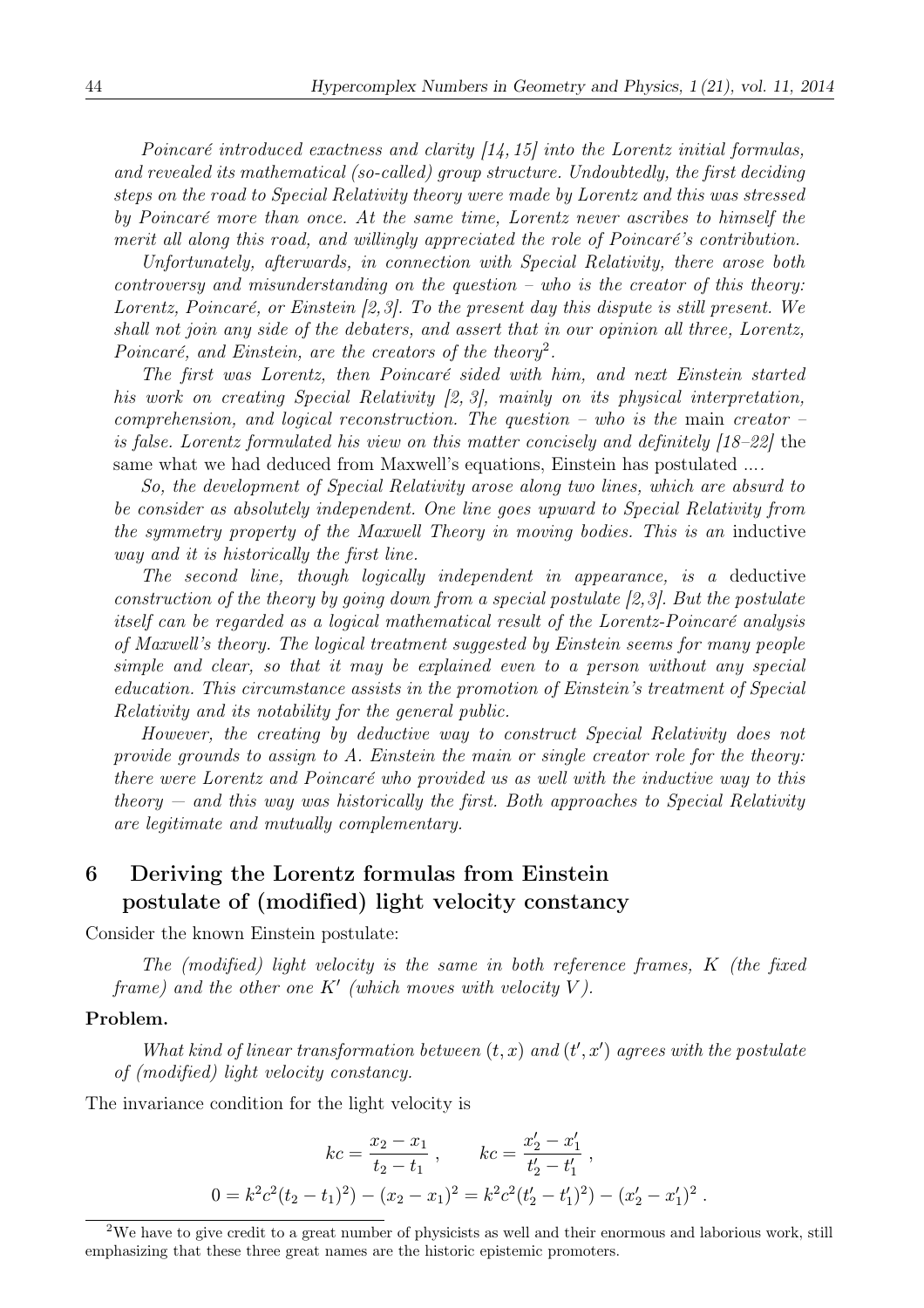We enforce the following special convention: let the light ray start propagating at  $t_1 = 0, x_1 = 0$ in the positive direction of the axis  $x$  in the K-frame. Due to the linearity of the transformation law, we have in the reference frame  $k'$  that  $t'_{1} = 0$ ,  $x'_{1} = 0$ , as well. Therefore, the previous relation will take the form<sup>3</sup>:

$$
k^2c^2t^2 - x^2 = k^2c^2(t')^2 - (x')^2
$$
,  $(x^0)^2 - x^2 = (x'^0)^2 - (x')^2$ .

So, the task is to find a linear transformation which leaves invariant such an unusual length of the vector  $(x^0, x)$ . However, the solution to this problem is already known, and was given by Lorentz:

$$
\begin{cases}\nx'^0 = \cosh \sigma \ x^0 - \sinh \sigma \ x \ , \\
x' = -\sinh \sigma \ x^0 + \cosh \sigma \ x \ ,\n\end{cases}
$$

or, using  $(3.2)$ 

$$
t' = \frac{t - Vx/k^2c^2}{\sqrt{1 - V^2/k^2c^2}} , \qquad x' = \frac{x - Vt}{\sqrt{1 - V^2/k^2c^2}}.
$$

In other words, there exists a logical relationship between the Einstein postulate of (modified) light velocity constancy and the (modified) Lorentz formulas for coordinate transformations. Here it is appropriate to remember the words of Lorentz [18–22]: the same what we had deduced from Maxwell's equations Einstein has postulated. Evidently, this is exactly the case.

#### 7 On Maxwell theory in a uniform medium - the Minkowski approach

Although A. Einstein's main work on Special Relativity [2, 3] dated 1905 is titled "On the Electrodynamics of Moving Bodies", in this paper Maxwell equations had been considered only in vacuum<sup>4</sup> in fact, and the symmetry properties of these equations have been used. In accordance with this, throughout the whole theoretical construction, from the very beginning, only a certain universal light velocity in vacuum was used and only for that very velocity was advanced a postulate regarding its constancy irrespective of the motion of the reference frame.

Later in 1908, H. Minkowski gave [7–11] a more detailed and accurate treatment of the Maxwell Theory in a uniform medium  $(\epsilon \neq 1, \mu \neq 1)$  with respect to the requirements of Special Relativity. Two issues of his study should be emphasized:

Minkowski elaborated a very convenient and still actively exploited mathematical technique – the so called 4-dimensional tensor formalism<sup>5</sup>. Minkowski found the way to describe symmetry properties of the Maxwell equations in a uniform medium with the use of Lorentz formulas on the base of the light velocity c in vacuum<sup>6</sup>. In this work Minkowski achieved in fact a certain unification between Einstein's earlier analysis and electrodynamics in medium.

Here it might be specially mentioned that the logical construction of Special Relativity by Einstein does not formally depend on the numerical value of light velocity – this might be  $300.000 \text{ km/sec}$  as well as 3 sm/sec. The essential thing here is only the existence of a (light) signal which goes through the space with the same velocity, for all inertial observers. Moreover, in this context we should admit that operating with a light signal of velocity  $c$  in a medium is a fiction; in fact any real light can move through a uniform medium with velocity  $\tilde{c} = kc$ . So it might seem as well-taken the requirement to perform clock synchronization in uniform media

<sup>&</sup>lt;sup>3</sup>Here, the index 2 is omitted in  $x'_2$  and in  $x_2$ .<br><sup>4</sup>A medium with trivial values  $\epsilon = 1, \mu = 1$ .

 $5T<sub>0</sub>$  be exact, H.Poincaré had proposed and developed in some aspects the same technique before Minkowski  $\lceil$  [5].

 $6$ This issue is most significant in the context established above: the presence of symmetry of the Maxwell theory in a medium under modified Lorentz transformations involving the light velocity kc in the medium.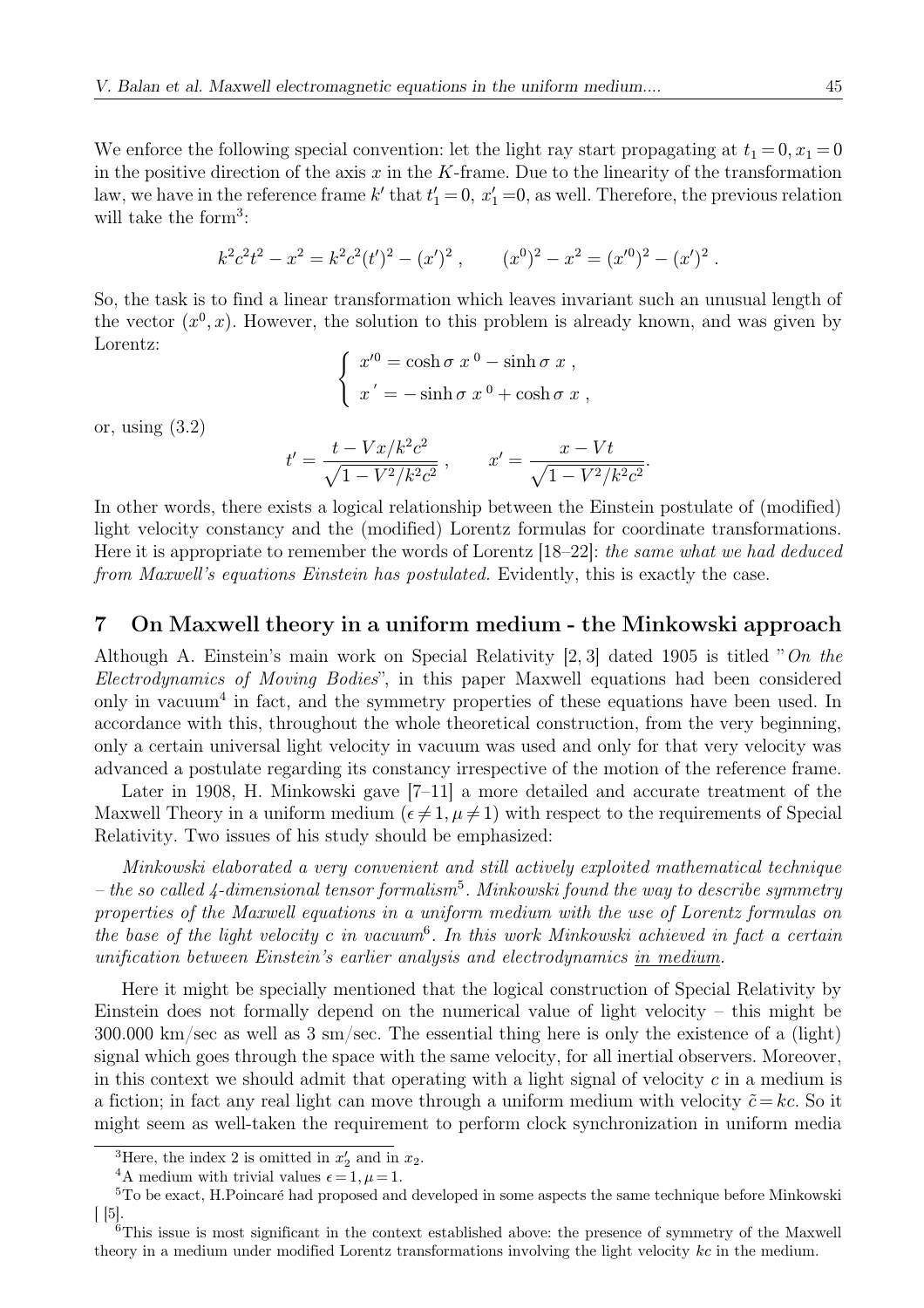with the help of real light signals influenced by the medium. However this was not done neither by Einstein, nor by Minkowski. On the contrary, Minkowski found the way to speak about relativistic symmetry of Maxwell Theory in a medium and to use only the Lorentz formulas with the vacuum light velocity  $c$ .

Below we shall introduce *Minkowski's approach*  $[7-11]$  without following it in detail.

## 8 Standard Lorentz symmetry of the Maxwell equations in a medium

We start from the Maxwell equations in the form

$$
\begin{cases} \text{div } \mathbf{D} = J^0 , \text{ rot } \frac{\mathbf{H}}{c} = \frac{\mathbf{J}}{c} + \frac{\partial \mathbf{D}}{\partial ct} , \\ \text{div } c\mathbf{B} = 0 , \text{ rot } \mathbf{E} = -\frac{\partial c\mathbf{B}}{\partial ct} , \end{cases}
$$
(8.1)

with  $(x^0, x^i) = (ct, x^i), (J^0 = \rho, \frac{\mathbf{J}}{\mathbf{J}})$  $\frac{c}{c}$ ), and where

- **D** is the electric displacement field,
- **H** is the magnetizing field,
- E is the electric field,
- **B** is the magnetic field,
- **J** is the total current density,
- $\rho$  is the total charge density,
- $\bullet$  t is time,
- $c$  is the speed of light in vacuum.

Here the equations are divided into two groups, regarding the vectors  $(D, H/c)$  and the vectors  $(E, cB)$ . Note that the source fields  $(J^0 = \rho, J/c)$  enter only the first group. Also, one issue to emphasize is that (8.1) do not include the parameters of permittivity and of permeability of the free space.

dielectric and magnetic penetrability; however as a peculiar compensation for this, we need to simultaneously use two sets of electromagnetic vectors:  $(D, H/c)$  and  $(E, cB)$ .

It is readily established that if (8.1) are subjected to the (ordinary) Lorentz transformation (with the light velocity c in the vacuum and correspondingly with the variable  $x^0 = ct$ )

$$
x'^0 = \cosh \beta \ x^0 - \sinh \beta \ x^1 , \qquad x'^1 = -\sinh \beta \ x^0 + \cosh \beta \ x^1 , \qquad x'^2 = x^2 , \ x'^3 = x^3 ,
$$
  

$$
J'^0 = \cosh \beta \ J^0 - \sinh \beta \ c^{-1} J^1 , \quad c^{-1} J'^1 = -\sinh \beta \ J^0 + \cosh \beta \ c^{-1} J^1 , \quad J'^2 = J^2 , \ J'^3 = J^3 ,
$$

$$
D'^{1} = +D^{1}, \quad D'^{2} = \cosh \beta D^{2} - \sinh \beta c^{-1} H^{3}, \qquad D'^{3} = \cosh \beta D^{3} + \sinh \beta c^{-1} H^{2},
$$
  
\n
$$
H'^{1} = +H^{1}, \quad c^{-1} H'^{2} = + \sinh \beta D^{3} + \cosh \beta c^{-1} H^{2}, \quad c^{-1} H'^{3} = - \sinh \beta D^{2} + \cosh \beta c^{-1} H^{3},
$$
  
\n
$$
E'^{1} = +E^{1}, \quad E'^{2} = \cosh \beta E^{2} - \sinh \beta cB^{3}, \qquad E'^{3} = \cosh \beta E^{3} + \sinh \beta cB^{2},
$$
  
\n
$$
B'^{1} = +B^{1}, \quad cB'^{2} = + \sinh \beta E^{3} + \cosh \beta cB^{2}, \qquad cB'^{3} = - \sinh \beta E^{2} + \cosh \beta cB^{3},
$$
  
\n(8.2)

where

$$
\cosh \beta = \frac{1}{\sqrt{1 - (V/c)^2}}, \qquad \sinh \beta = \frac{(V/c)}{\sqrt{1 - (V/c)^2}},
$$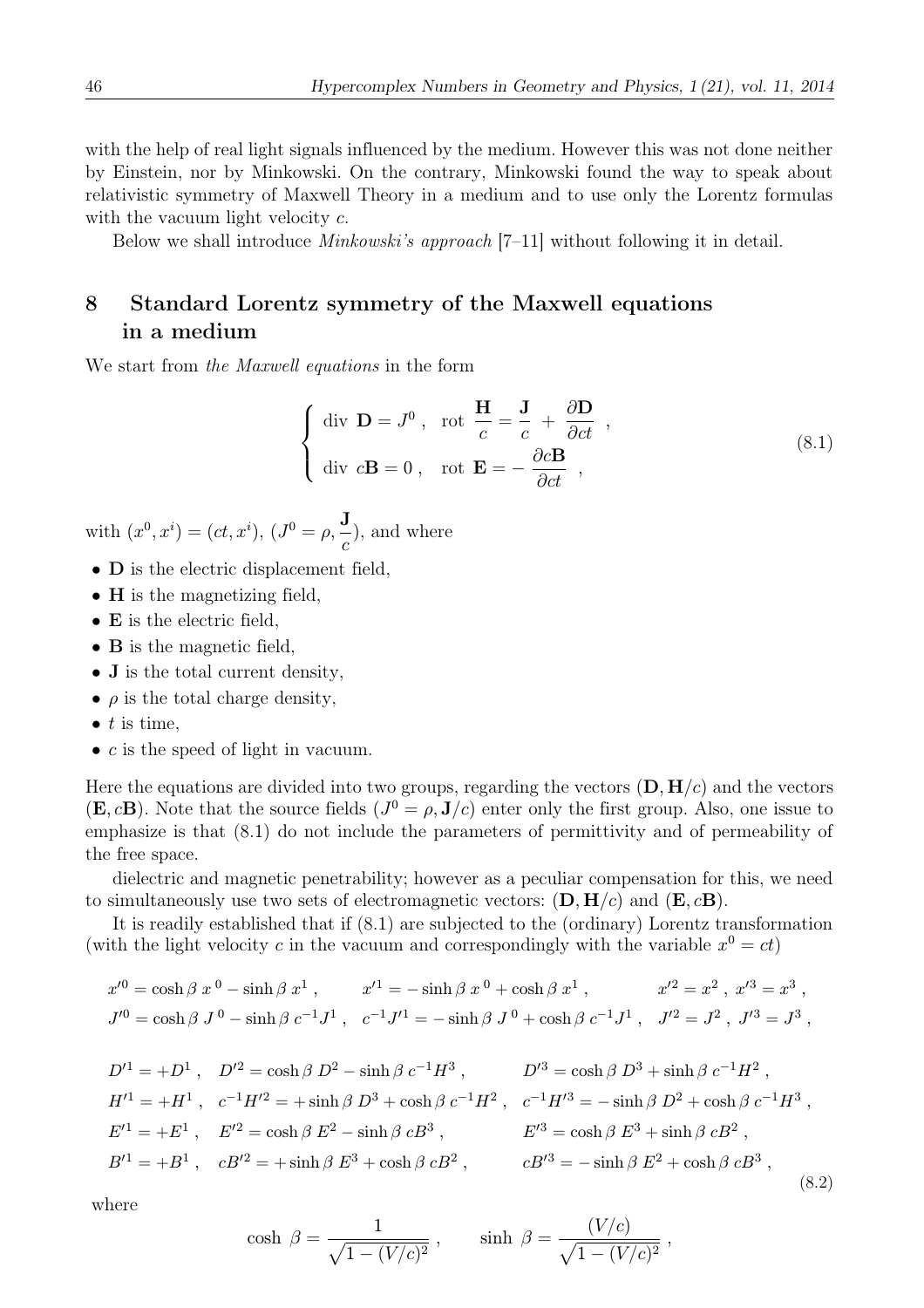we shall again obtain equations in Maxwell's form:

$$
\begin{cases}\n\operatorname{div}' \mathbf{D}' = J'^0, & \operatorname{rot}' \frac{\mathbf{H}'}{c} = \frac{\mathbf{J}'}{c} + \frac{\partial \mathbf{D}'}{\partial ct'} ,\\
\operatorname{div}' c\mathbf{B}' = 0, & \operatorname{rot}' \mathbf{E}' = -\frac{\partial c\mathbf{B}'}{\partial ct'} .\n\end{cases}
$$

The issue of first importance is that the modified Lorentz transformations used in (2.2) generate significantly different formulas. For convenience, we shall write them down<sup>7</sup>; from formal viewpoint, the whole difference reduces to the emerging modified quantity  $\tilde{c} = kc$ :

The modified relations (the light velocity in a medium kc and  $x^0 = kct$ ).

$$
x'^0 = \cosh \sigma \ x^0 - \sinh \sigma \ x^1 \ , \ x'^1 = -\sinh \sigma \ x^0 + \cosh \sigma \ x^1 \ , \ x'^2 = x^2 \ , \ x'^3 = x^3 \ ,
$$

 $J^{0} = \cosh \sigma J^{0} - \sinh \sigma (kc)^{-1}J^{1}$ ,  $(kc)^{-1}J^{1} = -\sinh \sigma J^{0} + \cosh \sigma (kc)^{-1}J^{1}$ ,  $J^{12} = J^{2}$ ,  $J^{13} = J^{3}$ ,  $D'^1 = +D^1$ ,  $D'^2 = \cosh \sigma D^2 - \sinh \sigma (kc)^{-1}H^3$ ,  $D'^3 = \cosh \sigma D^3 + \sinh \sigma (kc)^{-1}H^2$ ,  $H^{1} = +H^1$ ,  $(kc)^{-1}H^{2} = + \sinh \sigma D^3 + \cosh \sigma (kc)^{-1}H^2$ ,  $(kc)^{-1}H^{3} = - \sinh \sigma D^2 + \cosh \sigma (kc)^{-1}H^3$ ,  $E^{11} = +E^1$ ,  $E^{2} = \cosh \sigma E^2 - \sinh \sigma k c B^3$ ,  $E^{3} = \cosh \sigma E^3 + \sinh \sigma k c B^2$ ,  $B'^1 = +B^1$ ,  $kcB'^2 = + \sinh \sigma E^3 + \cosh \sigma kcB^2$ ,  $kcB'^3 = - \sinh \sigma E^2 + \cosh \sigma kcB^3$ ,

.

where 
$$
\cosh \sigma = \frac{1}{\sqrt{1 - (V/kc)^2}}
$$
,  $\sinh \beta = \frac{(V/kc)}{\sqrt{1 - (V/kc)^2}}$ 

So, regarding the Maxwell equations we face the rather peculiar situation, in which two different symmetries are revealed at the same time:

- $\bullet$  a symmetry with respect to the ordinary Lorentz transformations  $L$ , in which there appears a universal constant – the light velocity in the vacuum  $c$ ;
- another symmetry, with respect to the modified Lorentz transformations  $L^{mod}$ , in which there appears a medium dependent constant – the light velocity  $kc$  in the medium.

The explicit transforms both for space-time coordinates and for electromagnetic quantities

$$
(t, x^i)
$$
,  $(J^0, J^i)$ ,  $(E^i, B^i)$ ,  $(D^i, H^i)$ 

differ for these two cases. Then there occur the following open questions:

- Which symmetry of these two is more adequate to consider?
- Which is the in-depth meaning of the simultaneous existence of two symmetries for Maxwell equations in a medium?
- Which of them closer corresponds to the physical reality?
- Do there exist any criteria to pick out only one of two logical possibilities?

From purely theoretical view point, considering the need to synchronize clocks with the help of real light signals in a medium, as being imperative one must use the modified version of the Lorentz transformations in the medium.

<sup>&</sup>lt;sup>7</sup>In order to to distinguish them, instead of  $\beta$  we shall use the symbol  $\sigma$ .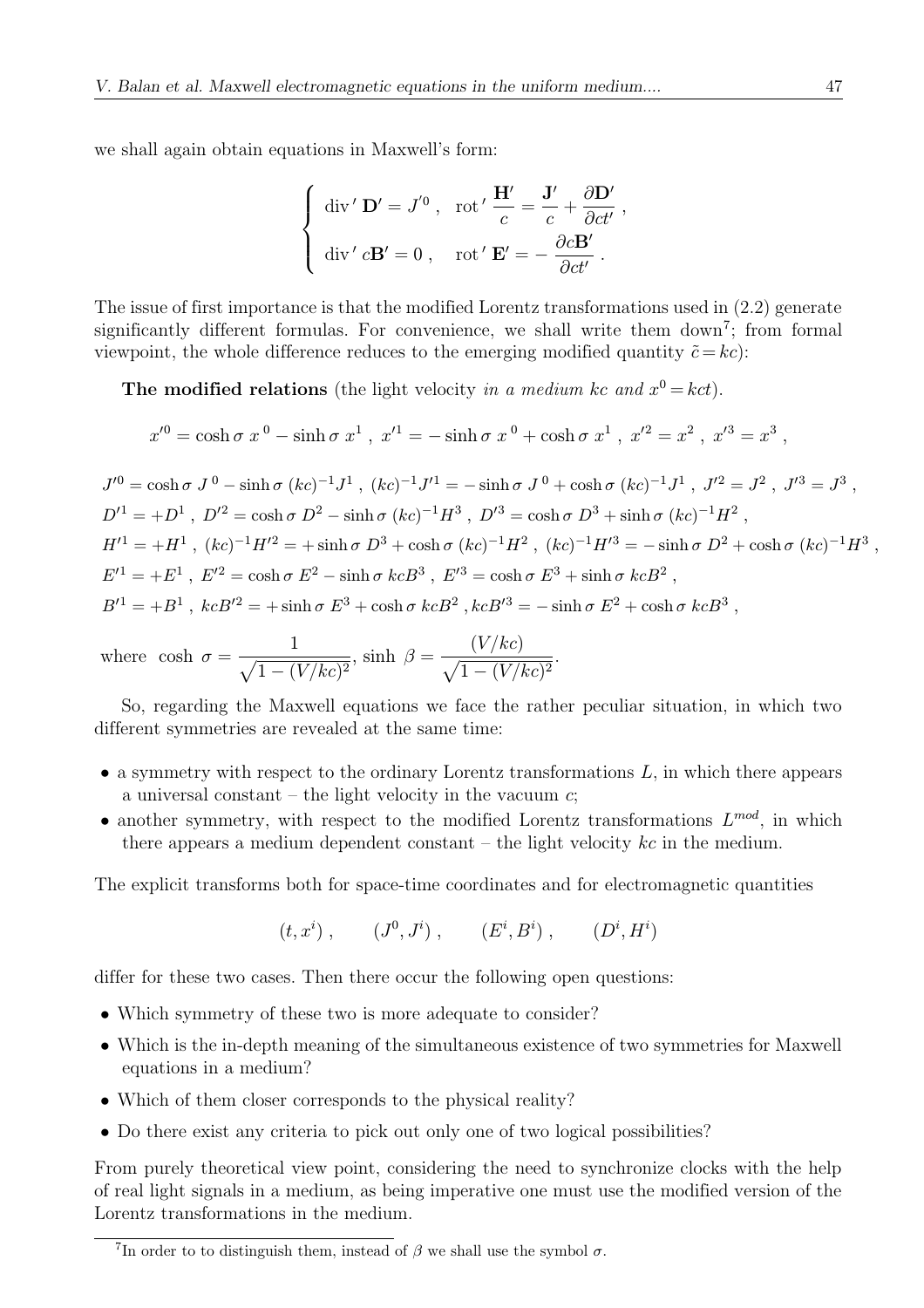## 9 The constitutive conditions  $D = \epsilon_0 \epsilon E$ ,  $B = \mu_0 \mu H$ , and the Minkowski equations

We further examine the following problem: which will be the form off the field relations

$$
D^{i} = \epsilon_{0} \epsilon \ E^{i}, \qquad H^{i} = \frac{1}{\mu_{0}\mu} \ B^{i} \ , \tag{9.1}
$$

take after the Lorentz transformation to a moving reference frame? This problem was firstly considered by H. Minkowski in 1908 [7–11]. For simplicity we will consider the simplest Lorentz formulas that correspond to a moving reference frame along the  $x$  axis.

We first consider the ordinary Lorentz transforms. With the use of  $(8.2)$ , from  $(9.1)$  it follows

$$
D^{i} = \epsilon_{0} \epsilon E^{i} \implies \begin{cases} D'^{1} = \epsilon_{0} \epsilon E'^{1}, \\ \cosh \beta D'^{2} + \sinh \beta \frac{H'^{3}}{c} = \epsilon_{0} \epsilon (\cosh \beta E'^{2} + \sinh \beta c B'^{3}), \\ \cosh \beta D'^{3} - \sinh \beta \frac{H'^{2}}{c} = \epsilon_{0} \epsilon (\cosh \beta E'^{3} - \sinh \beta c B'^{2}); \end{cases}
$$
(9.2)  

$$
H^{i} = \frac{1}{\mu_{0} \mu} B^{i} \implies \begin{cases} H'^{1} = \frac{1}{\mu_{0} \mu} B^{1}, \\ \sinh \beta D'^{3} - \cosh \beta \frac{H'^{2}}{c} = \frac{1}{\mu_{0} \mu} \frac{1}{c^{2}} (\sinh \beta E'^{3} - \cosh \beta c B'^{2}), \\ \sinh \beta D'^{2} + \cosh \beta \frac{H'^{3}}{c} = \frac{1}{\mu_{0} \mu} \frac{1}{c^{2}} (\sinh \beta E'^{2} + \cosh \beta c B'^{3}); \end{cases}
$$
(9.3)

we notice that

$$
\frac{1}{\mu_0 \mu c^2} = \frac{\epsilon_0 \mu_0}{\mu_0 \mu} = \frac{\epsilon_0 \epsilon}{\epsilon \mu} = \epsilon_0 \epsilon \ k^2.
$$

The relations (9.2) and (9.3) are just what we call Minkowski equations [7–11] written down in a particular simple case. Let us change them to another form. To this end, they should be rewritten as three pairs of linear systems in the variables  $(D^1, H^1), (D^2, H^3/c), (D^3, H^2/c)$ :

$$
D^{'1} = \epsilon_0 \epsilon E^{'1}, \qquad H^{'1} = \frac{1}{\mu_0 \mu} B^1 ;
$$
  
\n
$$
\cosh \beta D^{'2} + \sinh \beta H^{'3}/c = \epsilon_0 \epsilon (\cosh \beta E^{'2} + \sinh \beta c B^{'3}),
$$
  
\n
$$
\sinh \beta D^{'2} + \cosh \beta H^{'3}/c = \epsilon_0 \epsilon k^2 (\sinh \beta E^{'2} + \cosh \beta c B^{'3}) ;
$$
  
\n
$$
\cosh \beta D^{'3} - \sinh \beta \frac{H^{'2}}{c} = \epsilon_0 \epsilon (\cosh \beta E^{'3} - \sinh \beta c B^{'2}),
$$
  
\n
$$
\sinh \beta D^{'3} - \cosh \beta H^{'2}/c = \epsilon_0 \epsilon k^2 (\sinh \beta E^{'3} - \cosh \beta c B^{'2}).
$$
\n(9.4)

The solutions of  $(9.4)^8$  are

$$
\begin{cases}\nD'^{1} = \epsilon_{0} \epsilon E'^{1} ,\\ \nD'^{2} = \epsilon_{0} \epsilon \left[ (\cosh^{2} \beta - k^{2} \sinh^{2} \beta) E'^{2} + \sinh \beta \cosh \beta (1 - k^{2}) c B'^{3} \right],\\ \nD'^{3} = \epsilon_{0} \epsilon \left[ (\cosh^{2} \beta - k^{2} \sinh^{2} \beta) E'^{3} - \sinh \beta \cosh \beta (1 - k^{2}) c B'^{2} \right],\\ \nH'^{1}/c = \epsilon_{0} \epsilon k^{2} c B^{1} ,\\ \nH'^{2}/c = \epsilon_{0} \epsilon \left[ (k^{2} \cosh^{2} \beta - \sinh^{2} \beta) c B'^{2} - \sinh \beta \cosh \beta (k^{2} - 1) E'^{3} \right],\\ \nH'^{3}/c = \epsilon_{0} \epsilon \left[ (k^{2} \cosh^{2} \beta - \sinh^{2} \beta) c B'^{3} + \sinh \beta \cosh \beta (k^{2} - 1) E'^{2} \right].\n\end{cases}
$$
\n(9.5)

<sup>8</sup>These are the same Minkowski relations only translated to another form.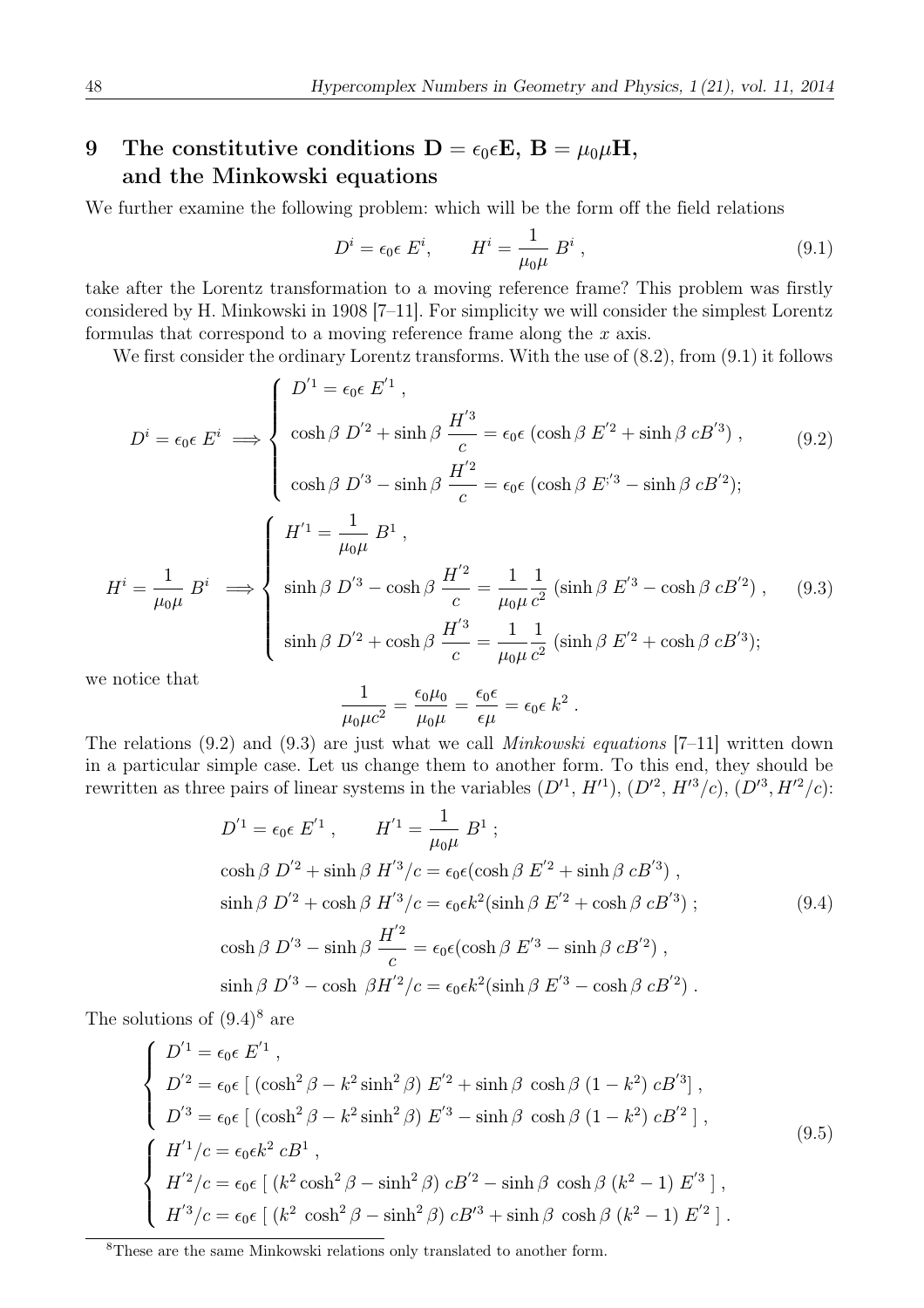The relations (9.5) say that the simple connections (9.1) which exist between electromagnetic vectors in initial (non-moving) frame after translating to a moving reference frame become rather complex ones: they involve now the velocity as a parameter. In other terms, this means that the field relations (9.1) are not Lorentz invariant.

However, we can see that in the vacuum case when  $k = 1$ , the formulas (9.5) will take the same simplest form from which we initially started:

$$
k = 1
$$
,  $D^{'i} = \epsilon_0 E^{'i}$ ,  $H^{'i} = \frac{1}{\mu_0} B^i$ . (9.6)

Now, we consider the field relations, while using modified Lorentz transformations. We shall easily see that the properties of these relations under the modified Lorentz theory are different and much more attractive: they turn out to be Lorentz invariant.

Indeed, let us start with $9$ :

$$
D^{i} = \epsilon_{0} \epsilon E^{i} \implies \begin{cases} D'^{1} = \epsilon_{0} \epsilon E'^{1}, \\ \cosh \sigma D'^{2} + \sinh \sigma \frac{H'^{3}}{kc} = \epsilon_{0} \epsilon (\cosh \sigma E'^{2} + \sinh \sigma kcB'^{3}), \\ \cosh \sigma D'^{3} - \sinh \sigma \frac{H'^{2}}{kc} = \epsilon_{0} \epsilon (\cosh \sigma E'^{3} - \sinh \sigma kcB'^{2}); \end{cases}
$$

$$
H^{i} = \frac{1}{\mu_{0}\mu} B^{i} \implies \begin{cases} H'^{1} = \frac{1}{\mu_{0}\mu} B'^{1}, \\ -\sinh \sigma D'^{3} + \cosh \sigma \frac{H'^{2}}{kc} = \frac{1}{\mu_{0}\mu} \frac{1}{k^{2}c^{2}} (-\sinh \sigma E'^{3} + \cosh \sigma kcB'^{2}), \\ \sinh \sigma D'^{2} + \cosh \sigma \frac{H'^{3}}{kc} = \frac{1}{\mu_{0}\mu} \frac{1}{k^{2}c^{2}} (\sinh \sigma E'^{2} + \cosh \sigma kcB'^{3}). \end{cases}
$$

They may be rewritten as

$$
\begin{cases}\nD'^1 = \epsilon_0 \epsilon E'^1, & H'^1 = \frac{1}{\mu_0 \mu} B^1; \\
\cosh \sigma D'^2 + \sinh \sigma \frac{H'^3}{kc} = \epsilon_0 \epsilon (\cosh \sigma E'^2 + \sinh \sigma k c B'^3), \\
\sinh \sigma D'^2 + \cosh \sigma \frac{H'^3}{kc} = \frac{1}{\mu_0 \mu} \frac{1}{k^2 c^2} (\sinh \sigma E'^2 + \cosh \sigma k c B'^3); \\
\cosh \sigma D'^3 - \sinh \sigma \frac{H'^2}{kc} = \epsilon_0 \epsilon (\cosh \sigma E'^3 - \sinh \sigma k c B'^2), \\
-\sinh \sigma D'^3 + \cosh \sigma \frac{H'^2}{kc} = \frac{1}{\mu_0 \mu} \frac{1}{c^2} (-\sinh \sigma E'^3 + \cosh \sigma k c B'^2).\n\end{cases}
$$

and further with the help of

$$
\frac{1}{\mu_0 \mu k^2 c^2} = \frac{\epsilon_0 \epsilon \mu_0 \mu}{\mu_0 \mu} = \epsilon_0 \epsilon ,
$$

<sup>&</sup>lt;sup>9</sup>Everywhere instead of c, there appears  $kc$ .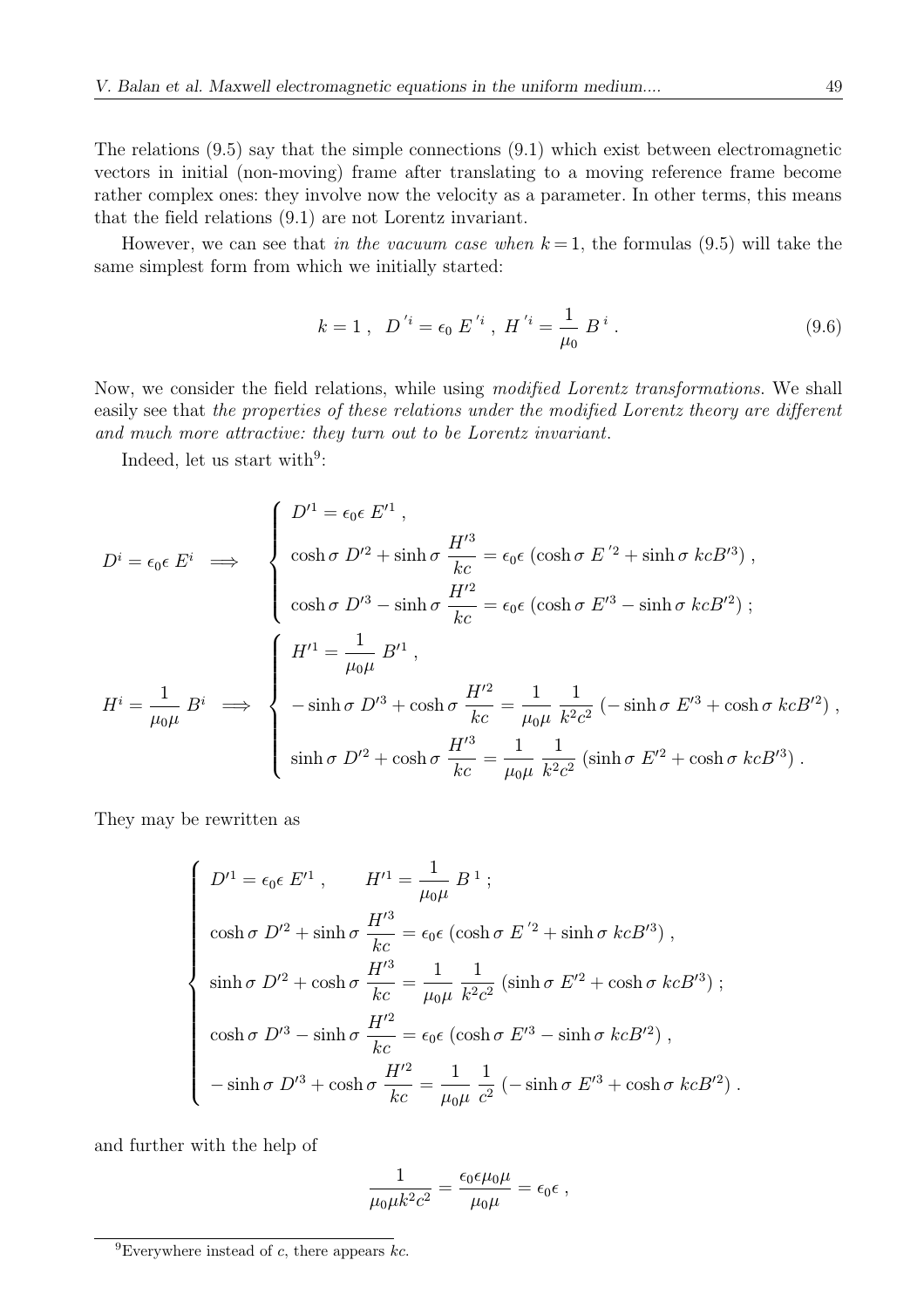they become

$$
\begin{cases}\n\cosh \sigma D'^2 + \sinh \sigma \frac{H'^3}{kc} = \epsilon_0 \epsilon (\cosh \sigma E'^2 + \sinh \sigma k c B'^3),\n\sinh \sigma D'^2 + \cosh \sigma \frac{H'^3}{kc} = \epsilon_0 \epsilon (\sinh \sigma E'^2 + \cosh \sigma k c B'^3),\n\cosh \sigma D'^3 - \sinh \sigma \frac{H'^2}{kc} = \epsilon_0 \epsilon (\cosh \sigma E'^3 - \sinh \sigma k c B'^2),\n-\sinh \sigma D'^3 + \cosh \sigma \frac{H'^2}{kc} = \epsilon_0 \epsilon (-\sinh \sigma E'^3 + \cosh \sigma k c B'^2).\n\end{cases}
$$

So we get

$$
D^{\prime 2} = \epsilon_0 \epsilon \ E^{\prime 2} \ , \qquad D^{\prime 3} = \epsilon_0 \epsilon \ E^{\prime 3} \ , \qquad H^{\prime 3} = \frac{1}{\mu_0 \mu} \ B^{\prime 3} \ , \qquad H^{\prime 2} = \frac{1}{\mu_0 \mu} \ B^{\prime 2} \ .
$$

We have arrived at an unexpected and most attractive result: the field equations (9.1) turn out to be invariant under the modified Lorentz transformations. This is a significant theoretical argument in favor of the Lorentz symmetry involving the light velocity in a medium with light velocity  $kc$  instead of the light velocity in the vacuum c. Such a modified theoretical scheme looks simpler and more attractive then the commonly used one.

#### 10 The 4-tensor formalism

The two Maxwell equations with sources

$$
\text{div } \mathbf{D} = J^0 \text{, rot } \frac{\mathbf{H}}{c} = \frac{\mathbf{J}}{c} + \frac{\partial \mathbf{D}}{\partial ct}
$$
 (10.1)

can be presented in a very compact and simple form if one introduces a special notation with the use of indices taking over four values:

$$
x^{a} = (x^{0} = ct; x^{i}), \ \partial_{a} = \frac{\partial}{\partial x^{a}}, j^{a} = \left(J^{0}, \frac{J^{i}}{c}\right), (H^{ab}) = \begin{pmatrix} 0 & -D^{1} & -D^{2} & -D^{3} \\ +D^{1} & 0 & -H^{3}/c & +H^{2}/c \\ +D^{3} & -H^{2}/c & +H^{1}/c & 0 \end{pmatrix}.
$$

In the following, we consider the rule of changing the location (at bottom or at top) of any index-symbol:

$$
A^0 = +A_0 , A^i = -A_i , (i = 1, 2, 3) , \qquad A = (A^1, A^2, A^3) = (-A_1, -A_2, -A_3) .
$$

We further accept Einstein's convention on assumed summation over any two repeated indexes<sup>10</sup>: the special sign of summing  $\sum$  will not be written if two identical indexes are encountered in a formula, e.g.,  $C^a B_a = C^0 B_0 - \mathbf{C} \mathbf{B}$ .

Now the main assertion is that (10.1) are equivalent to the tensor one

$$
\partial_b H^{ba} = j^a \tag{10.2}
$$

Indeed, in (10.2), we have:

$$
a = 0 \Rightarrow \begin{cases} \partial_b H^{b0} = j^0 , \partial_1 H^{10} + \partial_2 H^{20} + \partial_3 H^{30} = j^0 , \\ \partial_1 D^1 + \partial_2 D^2 + \partial_3 D^3 = \rho , \text{div } \mathbf{D} = \rho . \end{cases}
$$

<sup>10</sup>We use the signature  $+,-,-,-$  according to Feynman.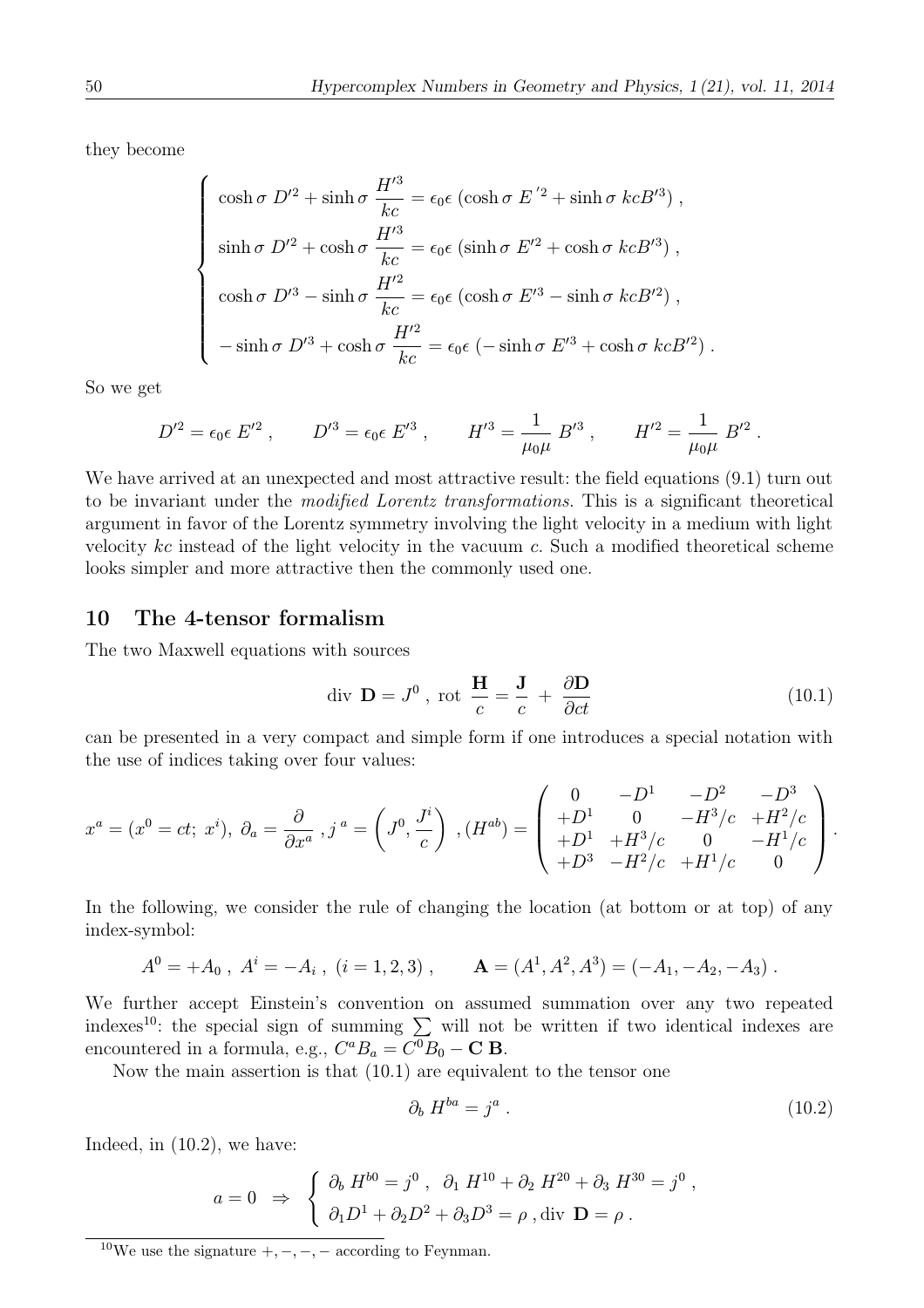In the same way, when  $a = 1, 2, 3$ ; we have, e.g.,

$$
a = 1 \Rightarrow \begin{cases} \partial_b H^{b1} = j^1 , \partial_0 H^{01} + \partial_2 H^{21} + \partial_3 H^{31} = j^1 , \\ \partial_2 H^3 - \partial_3 H^2 = \frac{\partial}{\partial t} D^1 + J^1 ; \end{cases}
$$

and so on. Now let us consider the two remaining Maxwell equations

$$
\text{div } c\mathbf{B} = 0 \,, \qquad \text{rot } \mathbf{E} = -\frac{\partial c\mathbf{B}}{\partial ct} \,. \tag{10.3}
$$

In order to deal with these two equations, Minkowski introduced [7–11] another tensor  $F^{ab}$ :

$$
(F^{ab}) = \begin{pmatrix} 0 & -E^1 & -E^2 & -E^3 \\ +E^1 & 0 & -cB^3 & +cB^2 \\ +E^1 & +cB^3 & 0 & -cB^1 \\ +E^3 & -cB^2 & +cB^1 & 0 \end{pmatrix}.
$$

The main assertion here is that the remaining Maxwell equations (10.3) are equivalent to the tensor equation

$$
\partial_c F_{ab} + \partial_a F_{bc} + \partial_b F_{ca} = 0.
$$
\n(10.4)

In the left side of (10.4) we have a 3-index quantity which is skew-symmetric with respect to any pair of indexes, so that in (10.4) we have only four different equations corresponding to the  $\binom{4}{2} = 4$  combinations

 $(cab) = (123), (012), (023), (013)$ .

From  $(10.4)$  we can derive the following equations:

(123): 
$$
\partial_1 F_{23} + \partial_2 F_{31} + \partial_3 F_{12} = 0
$$
,  $-\partial_1 B^1 - \partial_2 B^2 - \partial_3 B^3 = 0$ , div **B** = 0;

$$
(012): \qquad \partial_0 F_{12} + \partial_1 F_{20} + \partial_2 F_{01} = 0 , \qquad \partial_1 E^2 - \partial_2 E^1 = -\partial_0 B^3, \qquad (\text{rot } \mathbf{E})^3 = -(\partial_0 \mathbf{B})^3;
$$

and so on. Thus, we have arrived at the compact tensor form of the Maxwell equations:

$$
\partial_b H^{ba} = j^a , \qquad \partial_c F_{ab} + \partial_a F_{bc} + \partial_b F_{ca} = 0 ,
$$

where two electromagnetic tensors are used.

The Maxwell equations in other variables (in which they exhibit symmetry under modified Lorentz transformations)

$$
x^0 = kct
$$
,  $j^0 = \rho$ ,  $\mathbf{j} = \frac{\mathbf{J}}{kc}$ ,  $\mathbf{d} = \mathbf{D}$ ,  $\mathbf{h} = \frac{\mathbf{H}}{kc}$ ,

are

$$
\begin{cases} \operatorname{div} \mathbf{d} = j^0, & \operatorname{rot} \mathbf{h} = \mathbf{j} + \frac{\partial \mathbf{d}}{\partial x^0}, \\ \operatorname{div} \mathbf{h} = 0, & \operatorname{rot} \mathbf{d} = -\frac{\partial \mathbf{h}}{\partial x^0}. \end{cases}
$$

and may be rewritten with the use of only one electromagnetic tensor $^{11}$ 

$$
(f^{AB}) = \begin{pmatrix} 0 & -d^1 & -d^2 & -d^3 \\ +d^1 & 0 & -h^3 & +h^2 \\ +d^1 & +h^3 & 0 & -h^1 \\ +d^3 & -h^2 & +h^1 & 0 \end{pmatrix}
$$

<sup>&</sup>lt;sup>11</sup>Here and in the following, the capital letters as tensor indexes means that such quantities transform in accordance with the modified Lorentz symmetry.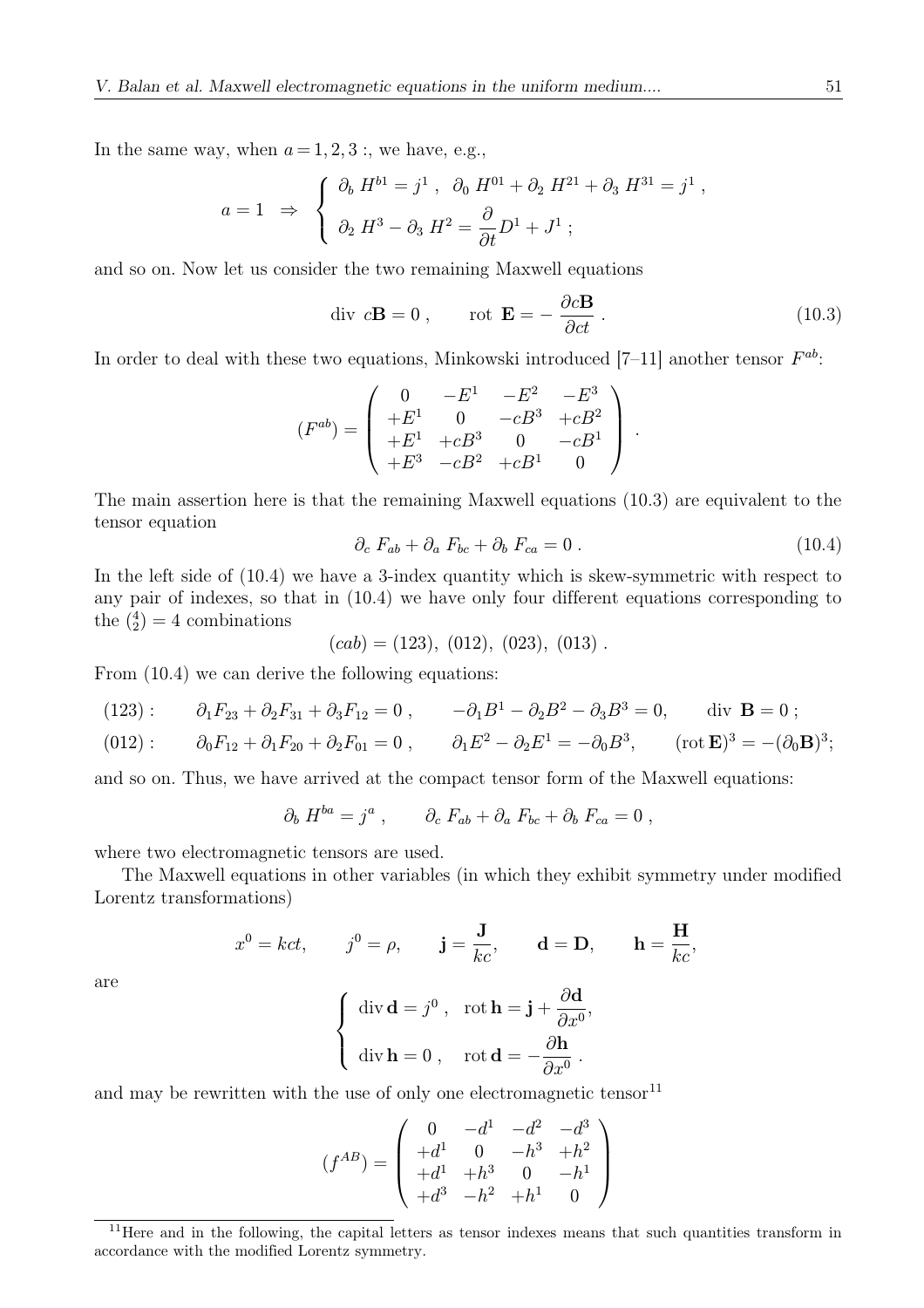in the form of two tensor equations

$$
\partial_B f^{BA} = j^A , \qquad \partial_C f_{AB} + \partial_A f_{BC} + \partial_B f_{CA} = 0 .
$$

Moreover, the Maxwell equations, invariant under modified Lorentz transformations, may be rewritten with the help of two tensors as well. Indeed, these equations can be written as

$$
\begin{cases} \text{div } k c \mathbf{B} = 0 \,, \text{ rot } \mathbf{E} = -\frac{\partial}{\partial k c t} k c \mathbf{B} \,, \\ \text{div } \mathbf{D} = J^0 \,, \text{ rot } \frac{\mathbf{H}}{kc} = \frac{\mathbf{J}}{kc} + \frac{\partial}{\partial k c t} \mathbf{D} \,. \end{cases} \tag{10.5}
$$

From here, by introducing the (modified) electromagnetic tensors:

$$
(H^{AB}) = (\mathbf{D}, \mathbf{H}/kc) , \qquad (F^{AB}) = (\mathbf{E}, kc\mathbf{B})
$$
 (10.6)

we note that  $(10.5)$  can be readily written as:

$$
\partial_B H^{BA} = j^A , \qquad \partial_C F_{AB} + \partial_A F_{BC} + \partial_B F_{CA} = 0 .
$$

#### 11 Ordinary and modified 4-vectors and tensors

The main significant property of the notation introduced by Poincaré-Minkowski is that it allows us to determine in all details the correct Lorentz formulas for any physical quantity. The recipe is easy: the Lorentz formulas for any quantity are determined in a straightforward manner by its tensorial nature.

Consider several examples. Any physical entity with one upper index, first-order tensor, behaves like the coordinate 4-vector  $x^a$ :

$$
x'^{0} = \cosh \beta x^{0} - \sinh \beta x^{1},
$$
  
\n
$$
x'^{1} = -\sinh \beta x^{0} + \cosh \beta x^{1},
$$
  
\n
$$
x'^{2} = x^{2}, \qquad x'^{3} = x^{3},
$$

i.e., 1-rank tensor  $A^a$  transforms as follows

$$
A'^0 = \cosh \beta A^0 - \sinh \beta A^1 ,A'^1 = - \sinh \beta A^0 + \cosh \beta A^1 ,A'^2 = A^2 , \tA'^3 = A^3 .
$$

The same situation, but in matrix form, looks as  $A^{'a} = L^{'a}_{\ b}(\beta) A^b$ . In accordance with the above assertion, a 2-rank tensor will be translated by the formulas

$$
K^{'ab} = L^a{}_m(\beta) L^b{}_n(\beta) K^{mn} .
$$

It can be readily verified that all the transformation formulas used above coincide the formulas following from the general tensor formalism. When considering modified Lorentz symmetry, the whole the tensor technique remains the same, except of small alterations, like :  $x^{\prime}{}^{B}=L^{\prime}{}^{B}_{C}(\sigma)\;x^{C}$ , etc.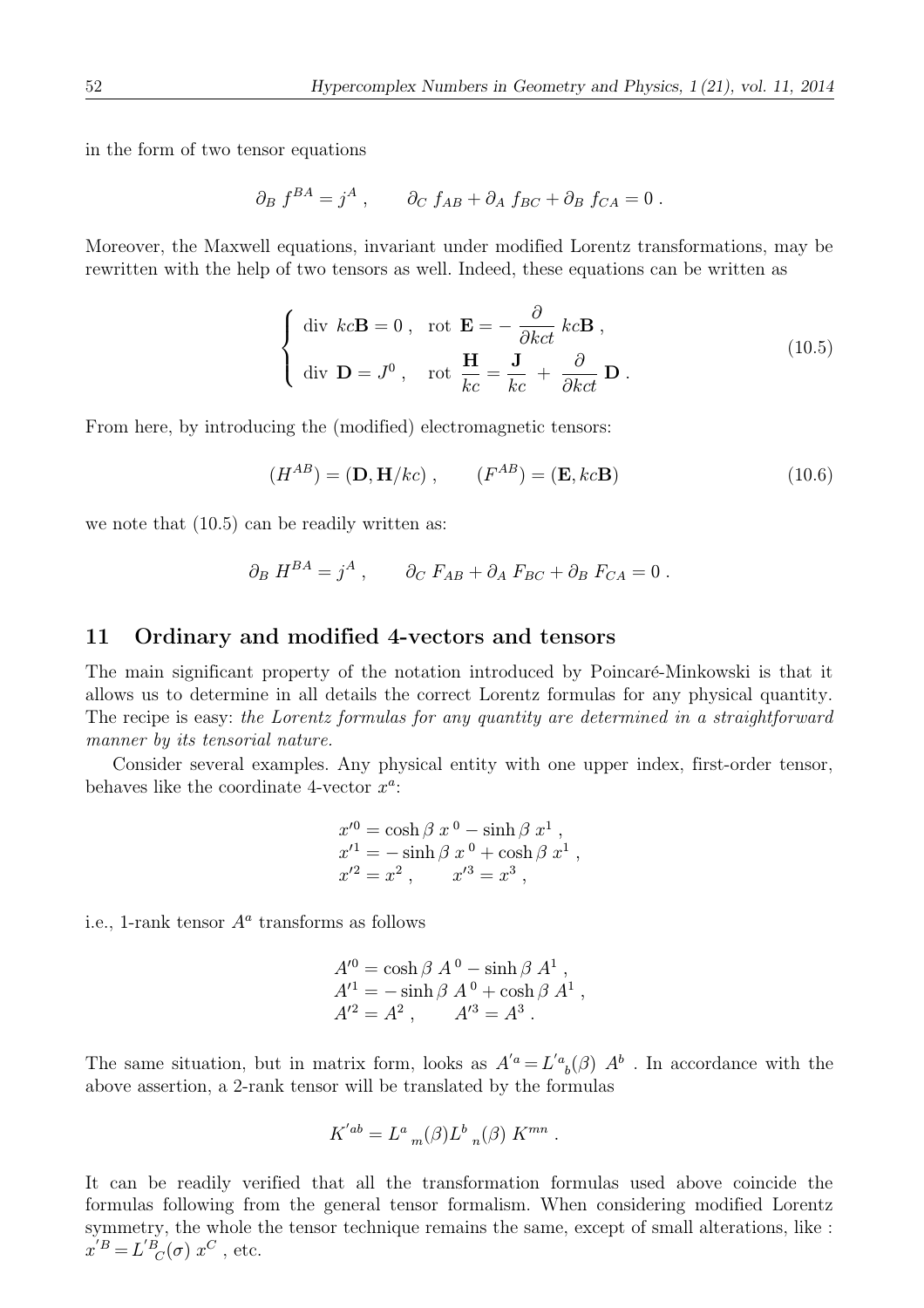### 12 Minkowski's relations in covariant tensor form

We consider Minkowski's equations generated by a special displacement of the reference frame along the axis  $x$ :

$$
D^{i} = \epsilon_{0} \epsilon E^{i} \qquad \Longrightarrow \qquad \begin{cases} \begin{array}{l} D'^{1} = \epsilon_{0} \epsilon E'^{1} , \\ \\ \cosh \beta D'^{2} + \sinh \beta \frac{H'^{3}}{c} = \epsilon_{0} \epsilon (\cosh \beta E'^{2} + \sinh \beta c B'^{3}) \,, \\ \\ \cosh \beta D'^{3} - \sinh \beta \frac{H'^{2}}{c} = \epsilon_{0} \epsilon (\cosh \beta E'^{3} - \sinh \beta c B'^{2}) \,; \\ \\ \end{array} \\ \begin{array}{l} H'^{1} = \dfrac{1}{\mu_{0} \mu} B^{1} , \\ \\ - \sinh \beta D'^{3} + \cosh \beta \frac{H'^{2}}{c} = \dfrac{1}{\mu_{0} \mu} \dfrac{1}{c^{2}} \left( - \sinh \beta E'^{3} + \cosh \beta c B'^{2} \right) , \\ \\ \sinh \beta D'^{2} + \cosh \beta \frac{H'^{3}}{c} = \dfrac{1}{\mu_{0} \mu} \dfrac{1}{c^{2}} \left( \sinh \beta E'^{2} + \cosh \beta c B'^{3} \right) \end{array} \end{cases}
$$

may be quite easily rewritten in a special form which remains unchanged under Lorentz transformations, including arbitrary rotations and (uniform) motion.

The trick which we shall use below is simple but useful and often applicable. It is based on the following property of the tensor formalism: if we think (know) that a certain physical equation must be Lorentz invariant and an explicit form of the equation is given only in some particular reference frame then its invariant form may be found with the help of Lorentz transformations. The same may be achieved if we can derive from the particular equation its general tensor form.

One special notion, 4-vector of velocity, is needed for the following. It may be introduced using the following simple formal considerations. Let a material particle move steadily in some inertial reference frame:

$$
x^0 = ct , \qquad x^i = v^i t .
$$

Since  $x^a$  is a 4-vector, its differential  $dx^a$  will be a 4-vector too; moreover, we have a scalar quantity (which is called an interval) with respect to the Lorentz group transformations:

$$
s2 = (x0)2 - (x1)2 - (x2)2 - (x3)2,
$$
  

$$
ds2 = (dx0)2 - dl2,
$$
 ds = c dt  $\sqrt{1 - \frac{v2}{c2}}$ .

Dividing  $dx^a$  by ds, we get the velocity 4-vector:

$$
u^{a} = \frac{dx^{a}}{ds} = \frac{(cdt, dx^{1}, dx^{2}, dx^{3})}{cdt \sqrt{1 - v^{2}/c^{2}}} = \left(\frac{1}{\sqrt{1 - v^{2}/c^{2}}}, \frac{v^{i}/c}{\sqrt{1 - v^{2}/c^{2}}}\right).
$$

Now we are ready to obtain the tensor form of Minkowski equations. To this end, we take a particular 4-velocity vector:

$$
u^{a} = \left(\frac{1}{\sqrt{1 - v^{2}/c^{2}}}, \frac{-v/c}{\sqrt{1 - v^{2}/c^{2}}}, 0, 0\right) = (\cosh \beta, -\sinh \beta, 0, 0).
$$
 (12.1)

The first tensor relation we need is [1]

$$
H^{ab}u_b = \epsilon_0 \epsilon \ F^{ab}u_b \ . \tag{12.2}
$$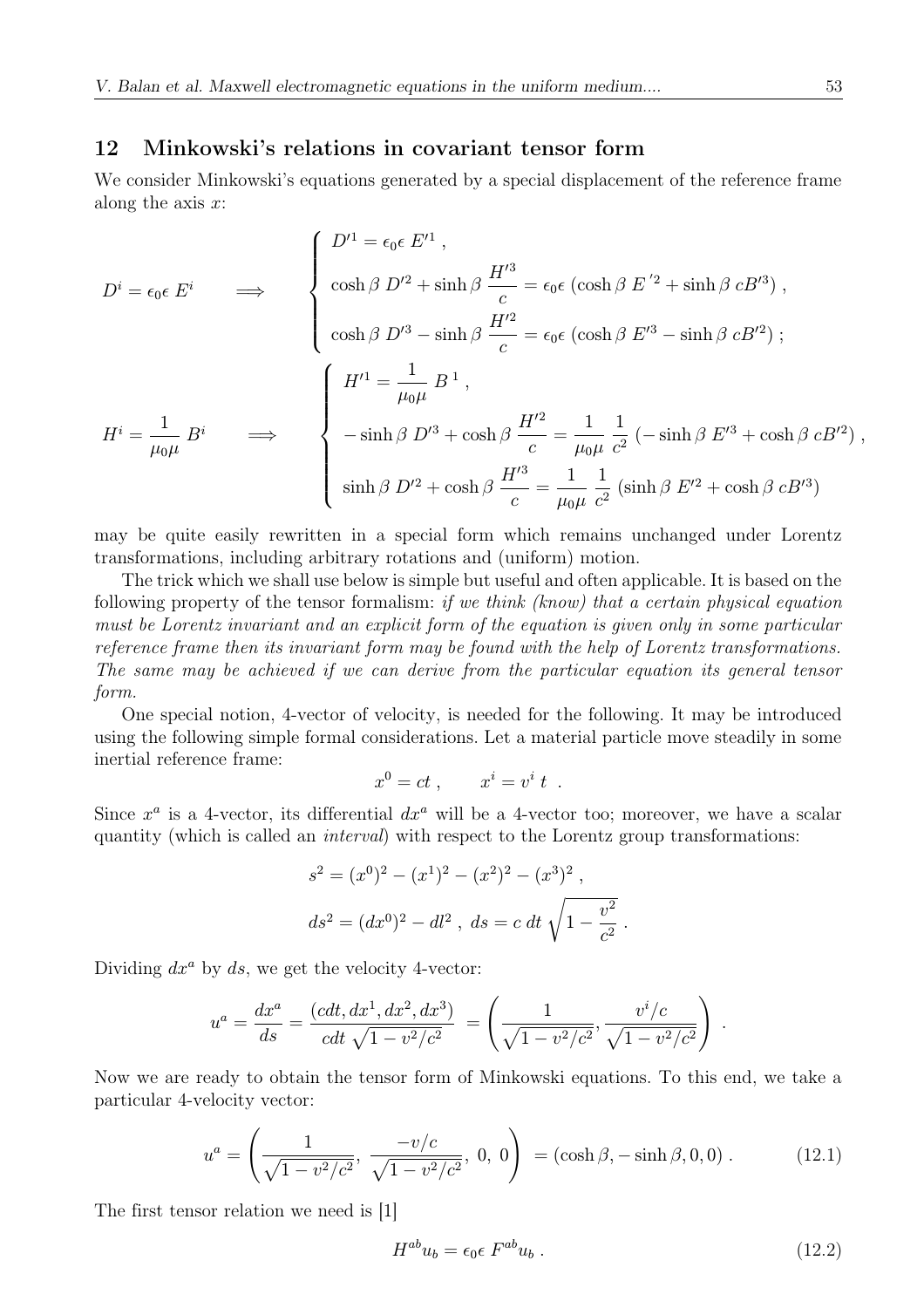When  $u^a$  is given by (12.1), (12.2) will take the form

$$
a = 0 \Rightarrow H^{01}u_1 = \epsilon_0 \epsilon F^{01}u_1, D^1 \sinh \beta = \epsilon_0 \epsilon \sinh \beta E^1, D^1 = \epsilon_0 \epsilon E^1 ;
$$
  
\n
$$
a = 1 \Rightarrow H^{10}u_0 = \epsilon_0 \epsilon F^{10}u_0, -D^1 \cosh \beta = -\epsilon_0 \epsilon \cosh \beta E^1, D^1 = \epsilon_0 \epsilon E^1 ;
$$
  
\n
$$
a = 2 \Rightarrow H^{20}u_0 + H^{21}u_1 = \epsilon_0 \epsilon (F^{20}u_0 + F^{21}u_1),
$$
  
\n
$$
D^2 \cosh \beta + \frac{H^3}{c} \sinh \beta = \epsilon_0 \epsilon (E^2 \cosh \beta + cB^3 \sinh \beta) ;
$$
  
\n
$$
a = 3 \Rightarrow H^{30}u_0 + H^{31}u_1 = \epsilon_0 \epsilon (F^{30}u_0 + F^{31}u_1),
$$
  
\n
$$
D^3 \cosh \beta - \frac{H^2}{c} \sinh \beta = \epsilon_0 \epsilon (E^3 \cosh \beta - cB^2 \sinh \beta) .
$$

Therefore,  $(12.2)$  is equivalent to  $(9.2)$ . The second tensor relation we need is  $(11)$ 

$$
(H^{ab}u^c + H^{bc}u^a + H^{ca}u^b) = \frac{1}{c^2\mu\mu_0} (F^{ab}u^c + F^{bc}u^a + F^{ca}u^b) .
$$

With  $u^a$  as in (12.1), it gives

$$
\frac{(123)}{4}, \qquad (H^{12}u^3 + H^{23}u^1 + H^{31}u^2) = \frac{1}{c^2\mu\mu_0} (F^{12}u^3 + F^{23}u^1 + F^{31}u^2), \qquad H^1 = \frac{1}{\mu\mu_0} B^1 ;
$$

$$
\frac{(023)}{\mu} , \qquad (H^{02}u^3 + H^{23}u^0 + H^{30}u^2) = \frac{1}{c^2 \mu \mu_0} \left( F^{02}u^3 + F^{23}u^0 + F^{30}u^2 \right) , \qquad H^1 = \frac{1}{\mu \mu_0} B^1 ;
$$

$$
\frac{(012)}{(12)} , \qquad (H^{01}u^2 + H^{12}u^0 + H^{20}u^1) = \frac{1}{c^2\mu\mu_0} (F^{01}u^2 + F^{12}u^0 + F^{20}u^1) ,
$$

$$
\left(\frac{H^3}{c}\cosh\beta + D^2\sinh\beta\right) = \frac{1}{c^2\mu\mu_0} (cB^3\cosh\beta + E^2\sinh\beta) ;
$$

$$
\frac{(013)}{\left(\frac{H^2}{c}\cosh\beta - D^3\sinh\beta\right)} = \frac{1}{c^2\mu\mu_0} \left(F^{01}u^3 + F^{13}u^0 + F^{30}u^1\right),\,
$$

$$
\left(\frac{H^2}{c}\cosh\beta - D^3\sinh\beta\right) = \frac{1}{c^2\mu\mu_0} \left(cB^2\cosh\beta - E^3\sinh\beta\right),
$$

and these coincide with relations (9.3).

Thus, all the six Minkowski equations are equivalent to the tensor ones:

$$
H^{ab}u_b = \epsilon_0 \epsilon F^{ab}u_b \,, \tag{12.3}
$$

$$
H^{ab}u^c + H^{bc}u^a + H^{ca}u^b = \frac{1}{c^2\mu\mu_0} \left( F^{ab}u^c + F^{bc}u^a + F^{ca}u^b \right). \tag{12.4}
$$

Although we have verified them only with the use of a special Lorentz transformation, but the tensor form itself guarantees that they will be correct for any arbitrary Lorentz one<sup>12</sup>.

In the vacuum case, when  $\epsilon = 1, \mu = 1$ , the equations (12.3) and (12.4) may be rewritten differently

$$
H^{ab}u_b = \epsilon_0 F^{ab}u_b \t{,} \t(12.5)
$$

$$
H^{ab}u^c + H^{bc}u^a + H^{ca}u^b = \epsilon_0(F^{ab}u^c + F^{bc}u^a + F^{ca}u^b) \tag{12.6}
$$

<sup>&</sup>lt;sup>12</sup>To be exact, we must recognize that in this statement there is presented an additional element of definition.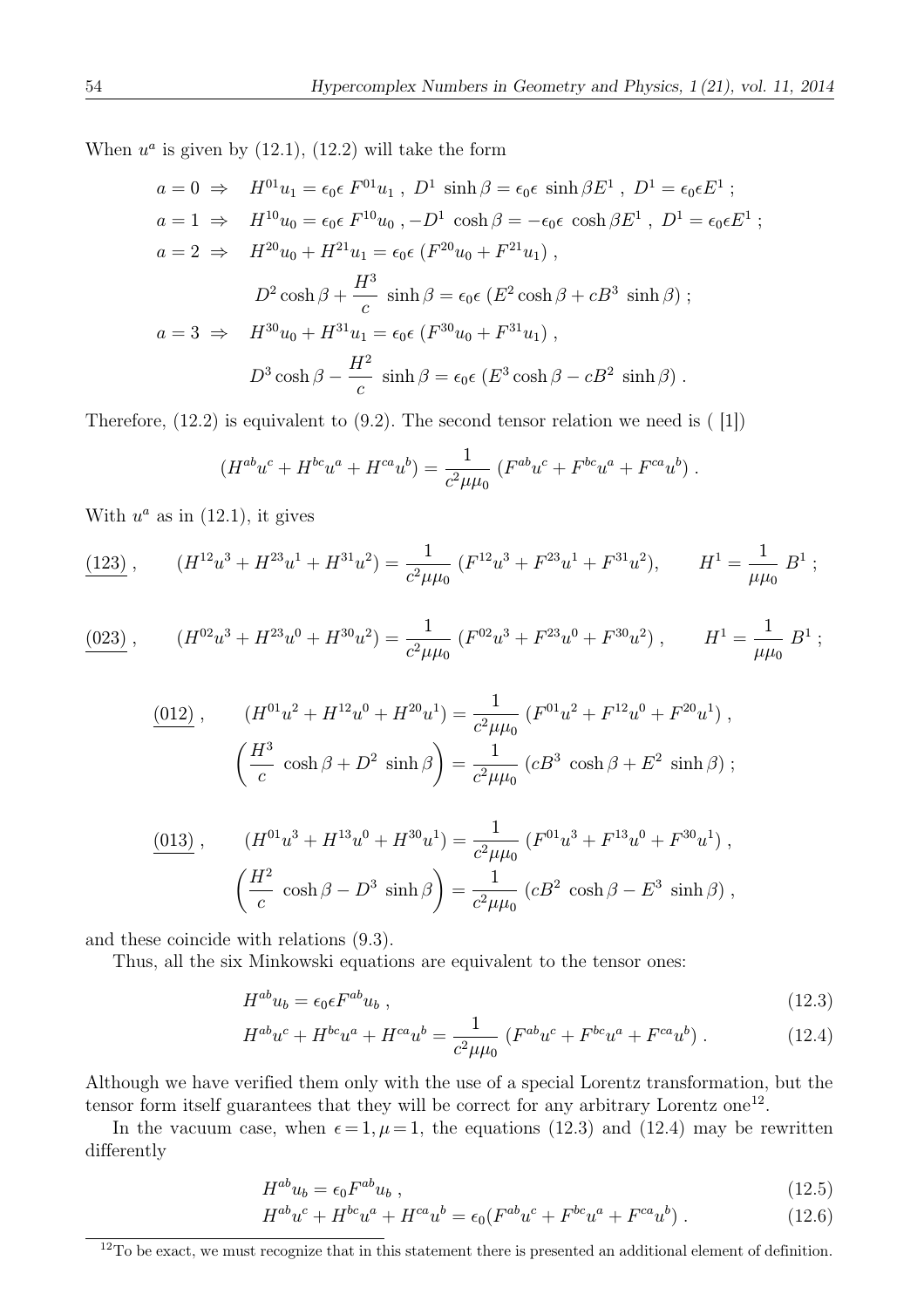These tensor equations admit a simple solution. Indeed, let us multiply  $(12.6)$  by  $u_c$  (considering  $u^c u_c = +1$ ). Then

$$
H^{ab} = \epsilon_0 (F^{ab} + F^{bc} u_c u^a + F^{ca} u_c u^b) - H^{bc} u_c u^a - H^{ca} u_c u^b,
$$

from where, having in view (12.5), we infer

$$
H^{ab}=\epsilon_0 F^{ab}\;.
$$

This tensor condition in component form is expressed by six relations (the same ones which were earlier obtained in (9.6))

$$
D^i = \epsilon_0 \ E^i \ , \qquad H^i = \frac{1}{\mu_0} \ B^i \ .
$$

However, in the case of the medium, similar calculation leads to a very different result. Indeed, let us multiply  $(12.4)$  by  $u_c$ :

$$
H^{ab} + H^{bc}u_c u^a + H^{ca}u_c u^b = \frac{1}{c^2 \mu \mu_0} (F^{ab} + F^{bc}u_c u^a + F^{ca}u_c u^b) .
$$

From this, taking (12.3), we get

$$
H^{ab} = \epsilon_0 \epsilon k^2 F^{ab} + \epsilon_0 \epsilon (k^2 - 1) (F^{bc} u_c u^a - F^{ac} u_c u^b).
$$
 (12.7)

Evidently, these form the earlier found covariant tensor from (9.5).

Take notice that while using the Maxwell theory with only one (modified) tensor  $f^{AB}$ 

$$
\partial_B f^{BA} = j^A , \ \partial_C f_{AB} + \partial_A f_{BC} + \partial_B f_{CA} = 0,
$$

no additional condition between electromagnetic tensors is needed at all. Some clarifying analysis can be easily done. In this case, there arise modified Minkowski relations (c is replaced by  $kc$ :

$$
D^{i} = \epsilon_{0} \epsilon \ E^{i} \Rightarrow \begin{cases} D'^{1} = \epsilon_{0} \epsilon \ E'^{1} , \\ \cosh \sigma \ D'^{2} + \sinh \sigma \ \frac{H'^{3}}{kc} = \epsilon_{0} \epsilon \ (\cosh \sigma \ E'^{2} + \sinh \sigma \ keB'^{3}) , \\ \cosh \sigma \ D'^{3} - \sinh \sigma \ \frac{H'^{2}}{kc} = \epsilon_{0} \epsilon \ (\cosh \sigma \ E'^{3} - \sinh \sigma \ keB'^{2}) , \\ H^{i} = \frac{1}{\mu_{0} \mu} \ B^{i} \Rightarrow \begin{cases} H'^{1} = \frac{1}{\mu_{0} \mu} \ B^{1} , \\ -\sinh \sigma \ D'^{3} + \cosh \sigma \ \frac{H'^{2}}{kc} = \frac{1}{\sigma_{0} \mu} \ \frac{1}{k^{2} c^{2}} \ (-\sinh \sigma \ E'^{3} + \cosh \sigma \ keB'^{2}) (12.9) \\ \sinh \sigma \ D'^{2} + \cosh \sigma \ \frac{H'^{3}}{kc} = \frac{1}{\mu_{0} \mu} \ \frac{1}{k^{2} c^{2}} \ (\sinh \sigma \ E'^{2} + \cosh \sigma \ keB'^{3}) . \end{cases} \end{cases}
$$
(12.8)

Now a modified 4-velocity  $U^A$  is needed:

$$
U^A = \frac{dx^a}{ds} = \frac{(kcdt, dx^1, dx^2, dx^3)}{kcdt\sqrt{1 - v^2/k^2c^2}} = \left(\frac{1}{\sqrt{1 - v^2/k^2c^2}}, \frac{v^i/kc}{\sqrt{1 - v^2/k^2c^2}}\right) ,
$$

and its particular form

$$
U^A = \left(\frac{1}{\sqrt{1 - v^2/k^2c^2}}, \frac{-v/kc}{\sqrt{1 - v^2/k^2c^2}}, 0, 0\right) = (\cosh \sigma, -\sinh \sigma, 0, 0).
$$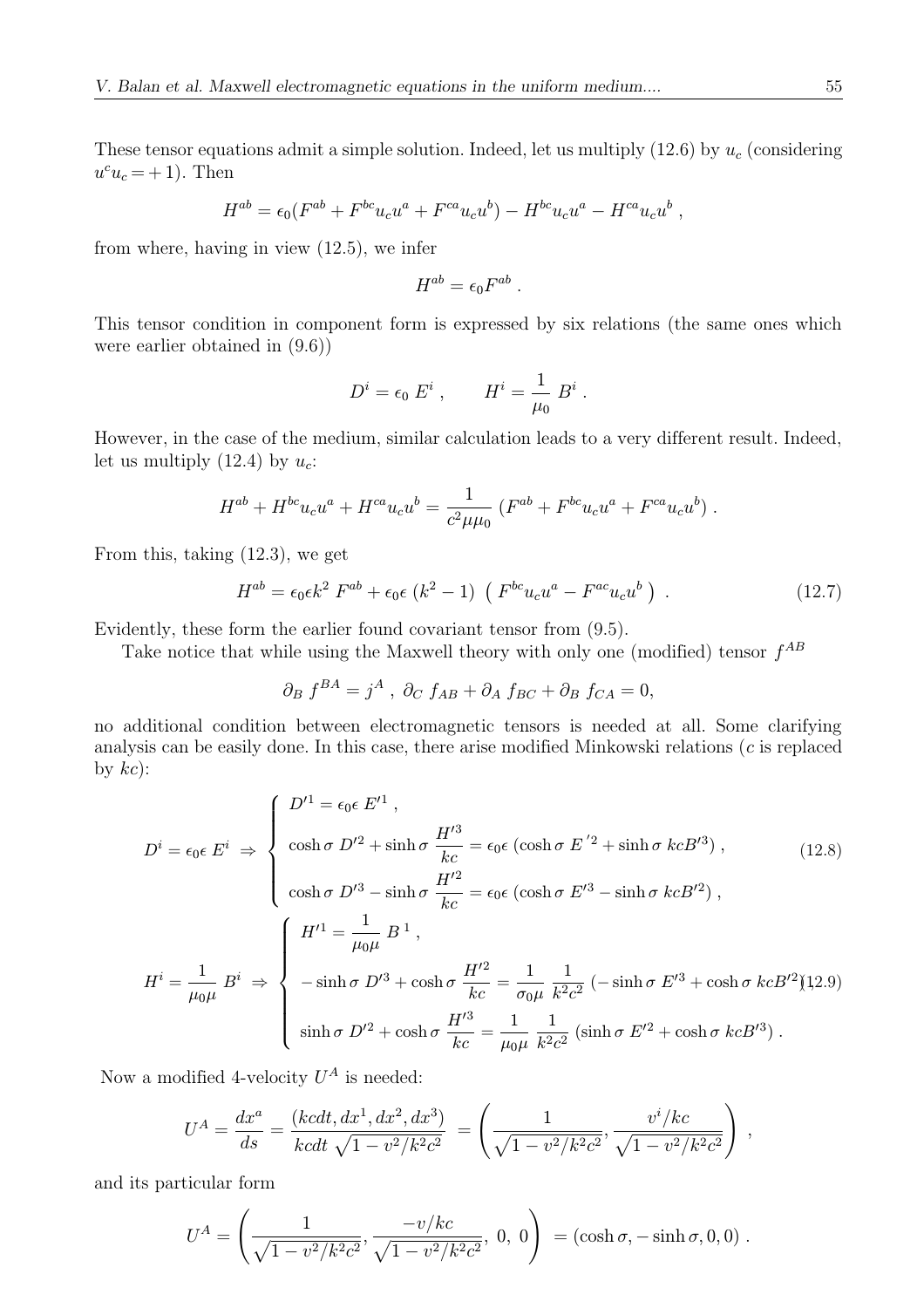According to (10.6), the tensor representation of (12.8) and (12.9) is:

$$
H^{AB}U_B = \epsilon_0 \epsilon F^{AB}U_B ,
$$
  
\n
$$
H^{AB}U^C + H^{BC}U^A + H^{CA}U^B = \frac{1}{k^2c^2\mu\mu_0} (F^{AB}U^C + F^{BC}U^A + F^{CA}U^B) .
$$
\n(12.10)

The latter equation may be rewritten as

$$
H^{AB}U^C + H^{BC}U^A + H^{CA}U^B = \epsilon_0 \epsilon \left( F^{AB}U^C + F^{BC}U^A + F^{CA}U^B \right).
$$

Multiplying it by  $U_C$ :

$$
H^{AB} + H^{BC}U_C U^A + H^{CA}U_C U^B = \epsilon_0 \epsilon (F^{AB} + F^{BC}U_C U^A + F^{CA}U_C U^B) ,
$$

from where, using (12.10), it follows

$$
H^{AB} = \epsilon_0 \epsilon F^{AB}.
$$

which, in components, looks as claimed

$$
D^i = \epsilon_0 \epsilon E^i , \qquad H^i = \frac{1}{\mu_0 \mu} B^i .
$$

### 13 Potentials in a medium

In remains to see which peculiarities arise from the presence of a uniform medium, when we try do describe electromagnetic fields in terms of the scalar and vector potentials  $\varphi$ , A:

$$
\{ E, B, D, H \} \implies \{ \varphi, A \} .
$$

We might anticipate some difficulties because the Maxwell theory in the medium exhibits symmetry under ordinary (the vacuum light velocity based) Lorentz transformations, only if the two electromagnetic tensors,  $H^{ab}$  and  $F^{ab}$ , are used.

However, there is no ground for feeling enthusiastic about the existence of the relativistically invariant formulas (12.3) and (12.4):

$$
H^{ab}u_b = \epsilon_0 \epsilon F^{ab}u_b ,
$$
  
\n
$$
H^{ab}u^c + H^{bc}u^a + H^{ca}u^b = \frac{1}{c^2 \mu \mu_0} (F^{ab}u^c + F^{bc}u^a + F^{ca}u^b) .
$$

These formulas involve the 4-velocity vector, which characterizes the motion of the medium under the inertial reference frame. In other words, these formulas show an explicit dependence of the basic electrodynamic equations on the absolute velocity of a moving body. This contradicts the initial principles and the main claims of Special Relativity Theory.

Let us write down the Maxwell equations again in operator form:

$$
\nabla \bullet \mathbf{B} = 0 , \qquad \nabla \times \mathbf{E} = -\frac{\partial \mathbf{B}}{\partial t} , \qquad (13.1)
$$

$$
\nabla \bullet \mathbf{E} = \frac{1}{\epsilon \epsilon_0} \rho', \qquad \frac{1}{\mu \mu_0} \nabla \times \mathbf{B} = \mathbf{J} + \epsilon \epsilon_0 \frac{\partial \mathbf{E}}{\partial t}.
$$
 (13.2)

The most general substitution for potentials  $\varphi$ , **A** which transforms the first two equations (13.1) into identities, has the form

$$
\mathbf{B} = d \nabla \times \mathbf{A}, \ \mathbf{E} = -n \nabla \varphi - d \frac{\partial \mathbf{A}}{\partial t}, \qquad (13.3)
$$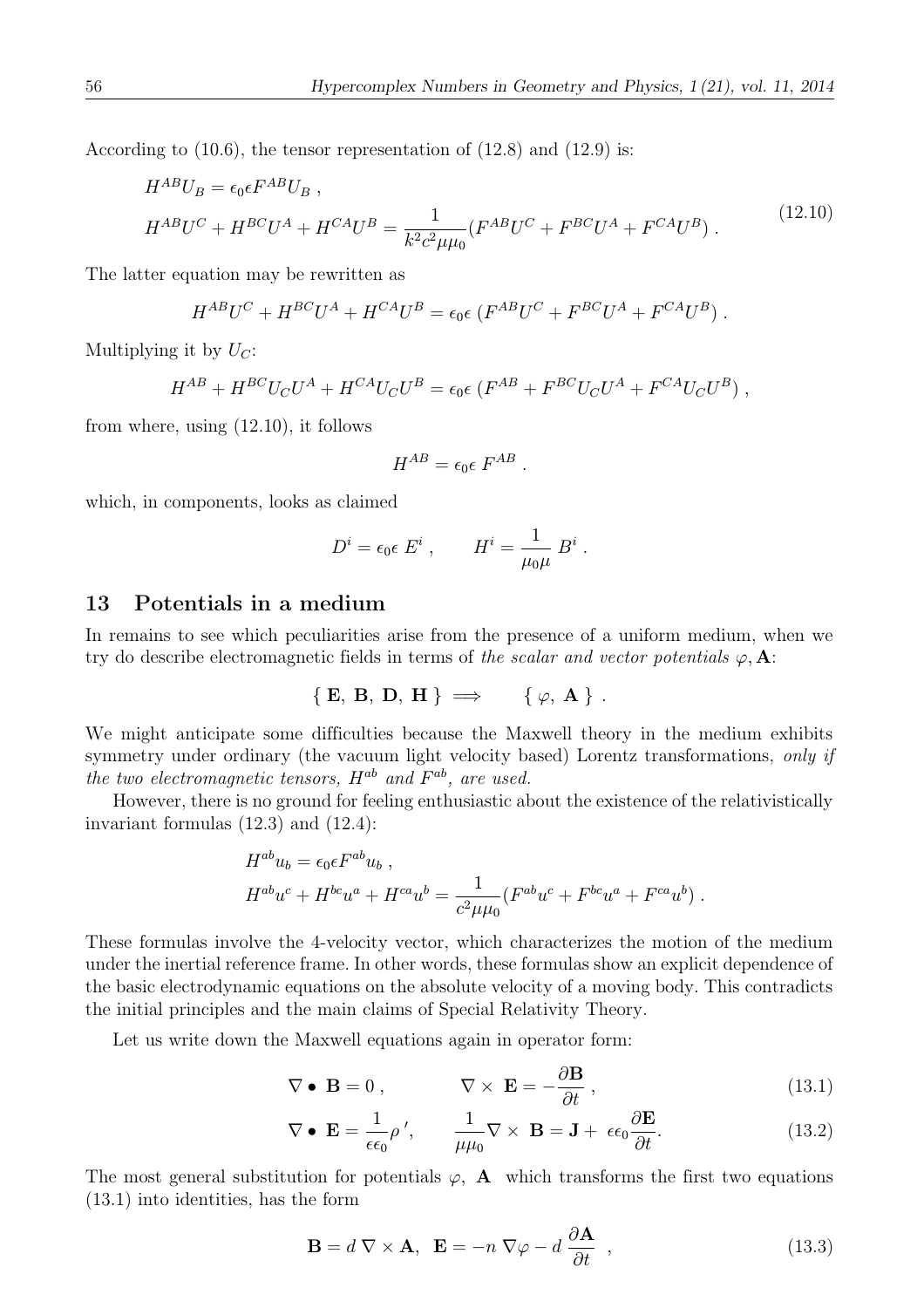where  $d, n$  are some yet unknown parameters. The first equation in (13.2) yields

$$
\left(-n\nabla^2 \varphi + dm \frac{\partial^2 \varphi}{\partial t^2}\right) = \frac{1}{\epsilon \epsilon_0} \rho + d \frac{\partial}{\partial t} \left(\nabla \bullet \mathbf{A} + m \frac{\partial \varphi}{\partial t}\right),
$$
  

$$
\left(-\nabla^2 \varphi + \frac{dm}{n} \frac{\partial^2 \varphi}{\partial t^2}\right) = \frac{1}{n\epsilon \epsilon_0} \rho + \frac{d}{n} \frac{\partial}{\partial t} \left(\nabla \bullet \mathbf{A} + m \frac{\partial \varphi}{\partial t}\right),
$$
(13.4)

The second equations in (13.2) lead to

$$
\frac{d}{\mu\mu_0}\nabla\times(\nabla\times\mathbf{A})=\mathbf{J}+\epsilon\epsilon_0\frac{\partial}{\partial t}\left(-n\nabla\varphi-d\frac{\partial\mathbf{A}}{\partial t}\right),\,
$$

or

or

$$
\nabla \times (\nabla \times \mathbf{A}) = \frac{\mu \mu_0}{d} \mathbf{J} + \frac{\epsilon \epsilon_0 \mu \mu_0}{d} \frac{\partial}{\partial t} \left( -n \nabla \varphi - d \frac{\partial \mathbf{A}}{\partial t} \right) .
$$

From this, with the help of the identity

$$
\nabla \times (\nabla \times \mathbf{A}) = -\nabla^2 \mathbf{A} + \nabla (\nabla \bullet \mathbf{A}),
$$

we get

$$
-\nabla^2 \mathbf{A} + \nabla (\nabla \bullet \mathbf{A}) = \frac{\mu \mu_0}{d} \mathbf{J} + \frac{\epsilon_0 \epsilon \mu_0 \mu}{d} \frac{\partial}{\partial t} \left( -n \nabla \varphi - d \frac{\partial \mathbf{A}}{\partial t} \right) ,
$$

or

$$
\left(-\nabla^2 \mathbf{A} + \epsilon_0 \epsilon \mu_0 \mu \frac{\partial^2}{\partial t^2} \mathbf{A}\right) = \frac{\mu \mu_0}{d} \mathbf{J} - \nabla \left(\nabla \bullet \mathbf{A} + \frac{\epsilon_0 \epsilon \mu_0 \mu \ n}{d} \frac{\partial \varphi}{\partial t}\right).
$$
 (13.5)

Comparing (13.4) and (13.5), we see that it suffices to impose the equalities

$$
\frac{dm}{n} = \epsilon_0 \epsilon \mu_0 \mu , \quad \text{or, equivalently,} \quad m = \frac{\epsilon_0 \epsilon \mu_0 \mu n}{d}
$$

so that (13.4) and (13.5) will have quite symmetrical form with the same wave operator on the left hand side:

$$
\left(-\nabla^2 \varphi + \epsilon_0 \epsilon \mu_0 \mu \frac{\partial^2 \varphi}{\partial t^2}\right) = \frac{1}{n \epsilon \epsilon_0} \rho + \frac{d}{n} \frac{\partial}{\partial t} \left(\nabla \bullet \mathbf{A} + m \frac{\partial \varphi}{\partial t}\right),
$$

$$
\left(-\nabla^2 \mathbf{A} + \epsilon_0 \epsilon \mu_0 \mu \frac{\partial^2 \mathbf{A}}{\partial t^2}\right) = \frac{\mu \mu_0}{d} \mathbf{J} - \nabla \left(\nabla \bullet \mathbf{A} + m \frac{\partial \varphi}{\partial t}\right).
$$

With the use of the coonstants  $c$  and  $k$ , defined by:

$$
c^2 = \frac{1}{\epsilon_0 \mu_0}, \qquad k^2 = \frac{1}{\epsilon \mu},
$$

the previous equations become

$$
\frac{1}{k^2c^2} = \frac{dm}{n},\tag{13.6}
$$

$$
\left(-\nabla^2 \varphi + \frac{1}{k^2 c^2} \frac{\partial^2 \varphi}{\partial t^2}\right) = \frac{1}{n \epsilon \epsilon_0} \rho + \frac{d}{n} \frac{\partial}{\partial t} \left(\nabla \bullet \mathbf{A} + m \frac{\partial \varphi}{\partial t}\right),\tag{13.7}
$$

$$
\left(-\nabla^2 \mathbf{A} + \frac{1}{k^2 c^2} \frac{\partial^2 \mathbf{A}}{\partial t^2}\right) = \frac{\mu \mu_0}{d} \mathbf{J} - \nabla \left(\nabla \bullet \mathbf{A} + m \frac{\partial \varphi}{\partial t}\right).
$$
 (13.8)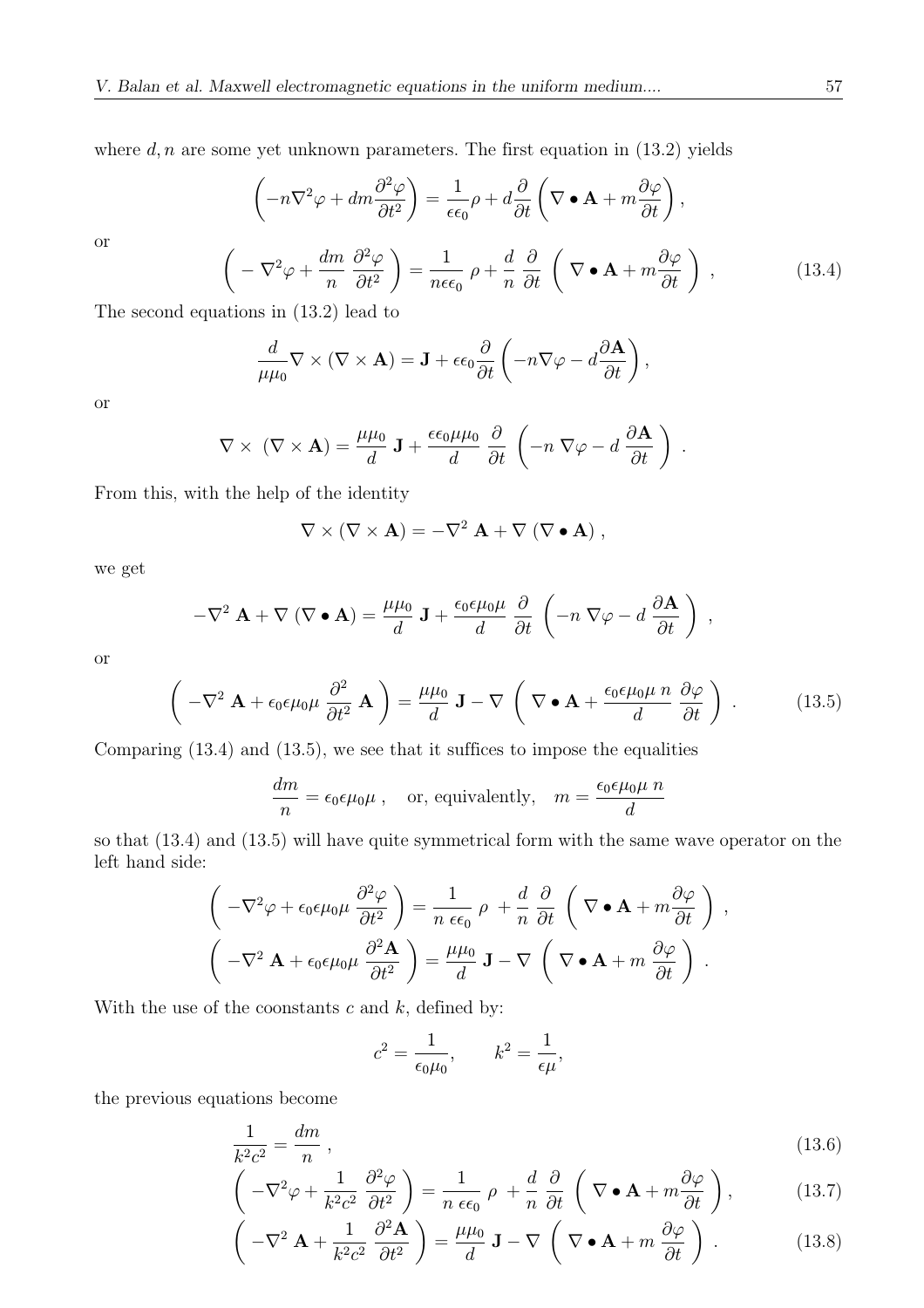The relation (13.6) admits several distinct solutions. The most symmetrical and simplifying all formulas substitution seems to be

$$
m = \frac{1}{kc}
$$
,  $n = \frac{1}{\epsilon_0 \epsilon}$ , whence  $d = \frac{n}{kc} = \frac{1}{kc \epsilon_0 \epsilon}$ ,  $\frac{\mu \mu_0}{d} = \mu \mu_0 \epsilon \epsilon_0$   $kc = \frac{1}{kc}$ .

Then (13.7) and (13.8) lead to

$$
\left(-\nabla^2 \varphi + \frac{1}{k^2 c^2} \frac{\partial^2 \varphi}{\partial t^2}\right) = \rho + \frac{1}{kc} \frac{\partial}{\partial t} \left(\nabla \bullet \mathbf{A} + \frac{1}{kc} \frac{\partial \varphi}{\partial t}\right),
$$
\n
$$
\left(-\nabla^2 \mathbf{A} + \frac{1}{k^2 c^2} \frac{\partial^2 \mathbf{A}}{\partial t^2}\right) = \frac{\mathbf{J}}{kc} - \nabla \left(\nabla \bullet \mathbf{A} + \frac{1}{kc} \frac{\partial \varphi}{\partial t}\right).
$$
\n(13.9)

Moreover, (13.9) may be rewritten as a (modified) tensor equation:

$$
\partial^B \partial_B A^C = j^C + \partial^C (\partial_B A^B) , \qquad (13.10)
$$

where

$$
x^C = (kct, x^i), A^C = (\varphi, A^i), j^C = (\rho, \frac{J^i}{kc}).
$$

Then (13.10) evidently shows its invariance under modified Lorentz transformations constructed on the base of the light velocity  $kc$  in the medium. The initial relations (13.3), which introduced the electromagnetic potentials lead to the following relations

$$
\mathbf{B} = d \nabla \times \mathbf{A} = \frac{1}{\epsilon \epsilon_0 kc} \nabla \times \mathbf{A} \implies \nabla \times \mathbf{A} = \frac{\mathbf{B}}{\mu_0 \mu kc} = \mathbf{h} ;
$$
\n
$$
\mathbf{E} = \frac{1}{\epsilon_0 \epsilon} \nabla \varphi - \frac{1}{\epsilon \epsilon_0 kc} \frac{\partial \mathbf{A}}{\partial t} \implies -\nabla \varphi - \frac{1}{kc} \frac{\partial \mathbf{A}}{\partial t} = \epsilon_0 \epsilon \mathbf{E} = \mathbf{d}
$$

may be readily translated to tensor form:

$$
f_{BC} = \partial_B A_C - \partial_C A_B , \qquad (13.11)
$$

where  $f_{ab}$  is the electromagnetic tensor for Maxwell equations in modified variables:

$$
x^0 = kct
$$
,  $j^0 = \rho$ ,  $\mathbf{j} = \frac{\mathbf{J}}{kc}$ ,  $\mathbf{d} = \mathbf{D}$ ,  $\mathbf{h} = \frac{\mathbf{H}}{kc}$ ,  $f^{AB} = (\mathbf{d}, \mathbf{h})$ 

namely

div 
$$
\mathbf{d} = j^0
$$
, rot  $\mathbf{h} = \mathbf{j} + \frac{\partial}{\partial x^0} \mathbf{d}$ .

The tensorial relation (13.11) easily reveals a gauge freedom in determining of electromagnetic potentials:

$$
A'_B = A_B + \partial_B \Lambda \Rightarrow f'_{BC} = f_{BC}.
$$

It was mentioned above that often the Lorentz gauge condition is taken to be the most convenient as

$$
\partial_B A^B = 0.
$$

In this respect, there may be formulated two problems.

#### Problem 1.

Let a given potential  $A^B$  not obey the Lorentz condition; then a gauge transformation  $\Lambda$  leads us to a new potential  $(A^{\prime B}$  satisfying this condition, i.e.,

$$
\partial_B A^{'B}=0.
$$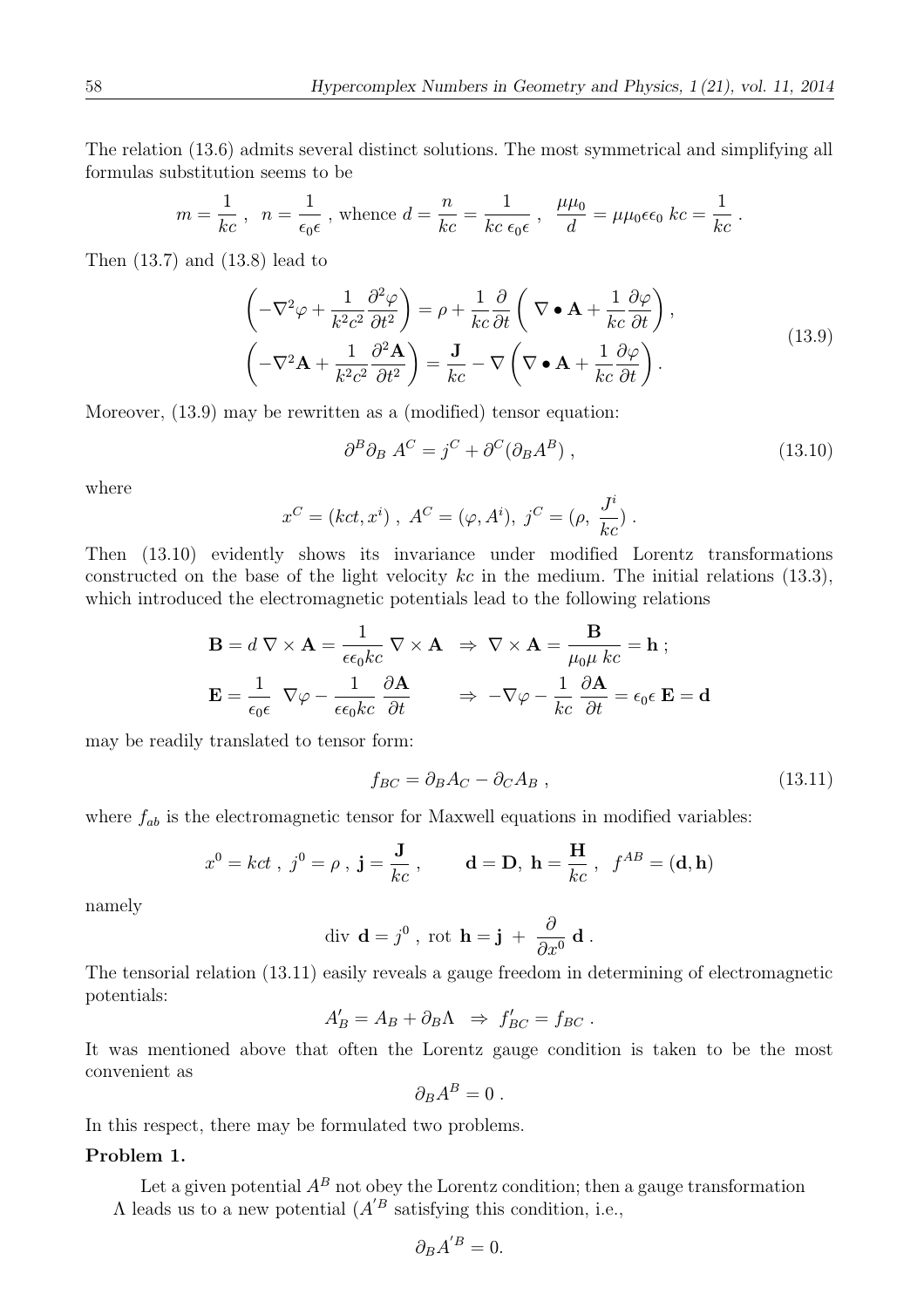The solution to this problem can be considered of the form  $A^{B} = \partial^{B} \Lambda + A^{B}$ , which yields the wave PDE:

$$
\partial_B \partial^B \Lambda = -\partial_B A^B \ ,
$$

with the unknown  $\Lambda$  and with non-zero right-hand side which is given through the old potential  $A^B$ 

#### Problem 2.

Let  $A^B$  be a potential satisfying Lorentz condition; which are the gauge transformations preserving the Lorentz gauge relationship.

From the invariance of the Lorentz condition

$$
\partial_B A^B = 0 \; , \qquad \partial_B A^{'B} = 0 \; ,
$$

it follows

$$
\partial_B \partial^B \Lambda = 0 \,, \tag{13.12}
$$

i.e., every solution  $\Lambda$  of the wave equation (13.12) preserves the Lorentz gauge.

Thus, as consequence of the change of variables, we infer:

$$
(\mathbf{E}, \mathbf{D}, \mathbf{B}, \mathbf{H}) \implies (\varphi, \mathbf{A}) = A^C.
$$

Simplicity has been achieved: all the Maxwell electrodynamics is formally equivalent to one single equation for 1-order tensor  $A^B$ . In the Lorentz gauge, the Maxwell electrodynamics looks most simple and beautiful: namely it reduces to the wave equation:

$$
\partial^B \partial_B A^C = j^C , \qquad \partial_B A^B = 0 . \tag{13.13}
$$

One should note again that to the solutions of equation (13.13) there correspond wave processes propagating with the velocity of the light in the medium, not in the vacuum.

The choice of solution in (13.6) that was taken above is not unique. Equally, starting from  $(13.6), (13.7), (13.8),$  we may chose the more traditional solutions:

$$
\begin{cases}\nd = 1, & n = 1, \n\pi = \frac{1}{k^2 c^2}, \\
\left(-\nabla^2 \varphi + \frac{1}{k^2 c^2} \frac{\partial^2 \varphi}{\partial t^2}\right) = \frac{1}{\epsilon \epsilon_0} \rho + \frac{\partial}{\partial t} \left(\nabla \bullet \mathbf{A} + \frac{1}{k^2 c^2} \frac{\partial \varphi}{\partial t}\right), \\
\left(-\nabla^2 \mathbf{A} + \frac{1}{k^2 c^2} \frac{\partial^2 \mathbf{A}}{\partial t^2}\right) = \mu \mu_0 \mathbf{J} - \nabla \left(\nabla \bullet \mathbf{A} + \frac{1}{k^2 c^2} \frac{\partial \varphi}{\partial t}\right).\n\end{cases}
$$

which coincide with the ones used in the the known handbook on electrodynamics by Stratton [17]. Evidently, the two variants are totally equivalent, because they differ only in determining the units for potentials:

$$
\mathbf{B} = d \nabla \times \mathbf{A}, \ \mathbf{E} = -n \nabla \varphi - d \frac{\partial \mathbf{A}}{\partial t}.
$$

### 14 Potentials in a medium – ordinary approach

Now we consider an alternative way of introducing potentials into electrodynamics, in presence of a medium which has its origin in earlier investigations by Minkowski  $[7-11]^{13}$ .

<sup>13</sup>Just this variant is being used mainly; see for instance the thorough review [1].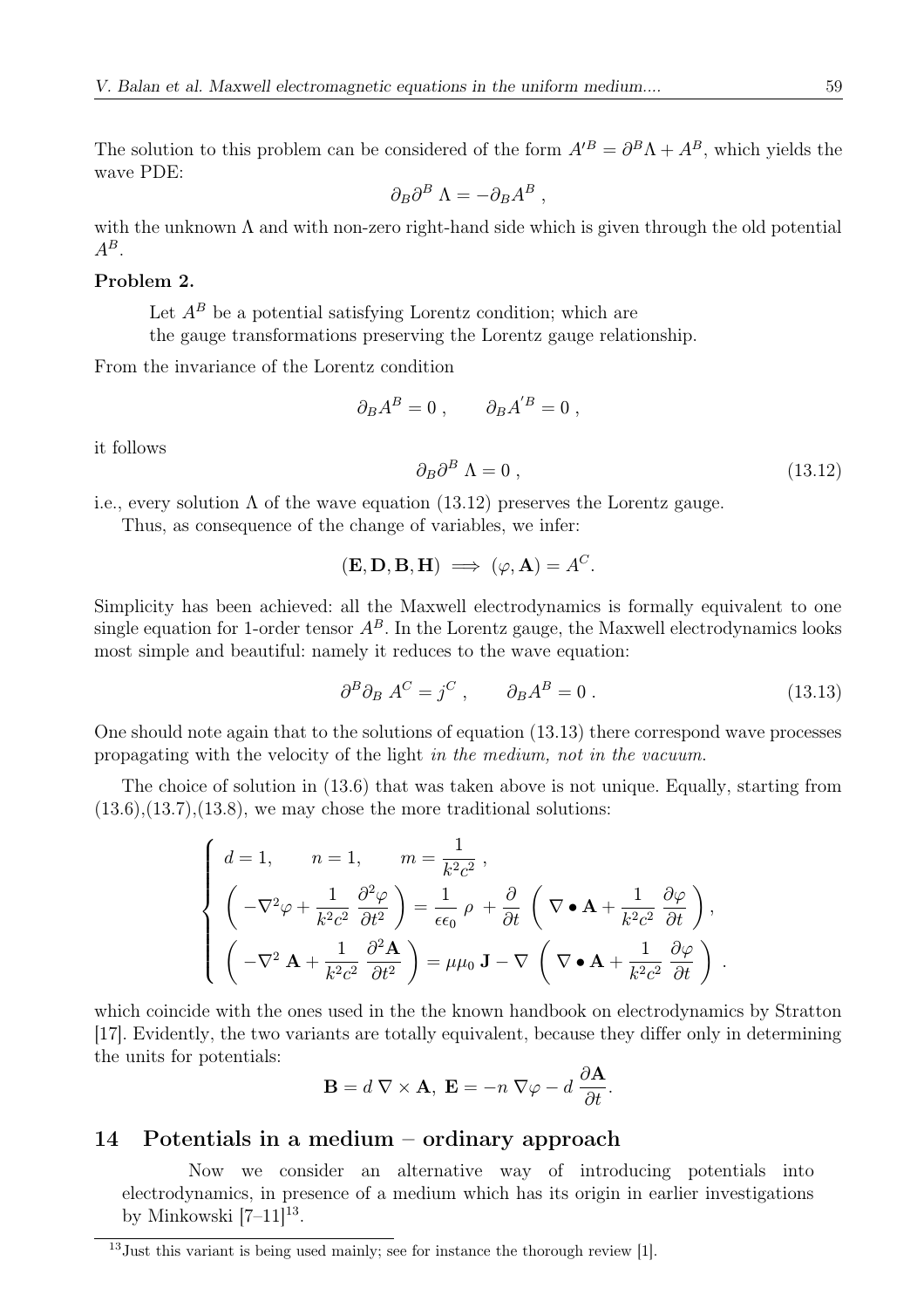The most noticeable feature of this method consists in the following: in this approach we are able to formulate the Maxwell electrodynamics in a medium in terms of potentials with the use of the ordinary Lorentz symmetry based on the vacuum light velocity c only. Concurrently, the mathematical equations achieved look more complicated, and also these equations explicitly involve the velocity of the medium under the reference frame. The latter might be considered as return to prehistory of Special Relativity with all the search of some absolute velocities. However, we are not going to be submerged in such metaphysical subtleties. Nevertheless, one issue should be emphasized: there exist two alternative ways to develop potential approach for electrodynamics in medium – one developed in the previous Section, and another exposed below. The tho ways are completely equivalent in mathematical sense. The first is much more simpler technically but it presumes invariance under modified Lorentz symmetry based on the light velocity kc. There arises the question, if the more complicated technique is more likely to be used only because of its concomitant treatment of ordinary Lorentz symmetry.

Minkowski's equations in covariant tensor form are:

$$
\begin{cases}\nH^{ab}u_b = \epsilon_0 \epsilon F^{ab}u_b, \\
H^{ab}u^c + H^{bc}u^a + H^{ca}u^b = \frac{F^{ab}u^c + F^{bc}u^a + F^{ca}u^b}{c^2 \mu \mu_0}.\n\end{cases}
$$

It was shown in (12.7) that these are equivalent to

$$
H^{ab} = \epsilon_0 \epsilon k^2 F^{ab} + \epsilon_0 \epsilon (k^2 - 1) (F^{bc} u_c u^a - F^{ac} u_c u^b),
$$

or

$$
H_{ab} = [ \epsilon_0 \epsilon k^2 \ g_{am} \ g_{bn} + \epsilon_0 \epsilon \ (k^2 - 1) \ u_n (g_{bm} u_a - g_{am} u_b) ] F^{mn} , \qquad (14.1)
$$

which can be rewritten as:

$$
H_{ab} = \Delta_{abmn} F^{mn} , \quad \text{where} \quad \Delta_{abmn} = \epsilon_0 \epsilon k^2 g_{am} g_{bn} + \epsilon_0 \epsilon (k^2 - 1) u_n (g_{bm} u_a - g_{am} u_b) . \tag{14.2}
$$

Firstly, the 4-order tensor connecting  $H^{ab}$  and  $F^{ab}$  was introduced (for a more general case of anisotropic medium) by Tamm and Mandel'stam [6,23,24]. For a uniform medium, according to Watson-Yauch-Riazanov [4,16] the tensor  $\Delta_{abmn}$  (14.2) may be taken in another form, leading to:

$$
H_{ab} = \Delta_{abmn} F^{mn} , \quad \text{where} \quad \Delta_{abmn} = A \left( g_{am} + B u_a u_m \right) \left( g_{bn} + B u_b u_n \right) . \tag{14.3}
$$

Although this  $\Delta_{abmn}$  contains a term of fourth order in velocity, only terms of second order give non-zero contributions into the formula (14.3). Let us demonstrate that (14.2) and (14.3) are the same in different forms for certain given A and B. From  $(14.3)$  it follows

$$
H_{ab} = A g_{am} g_{bn} F^{mn} + AB g_{am} B u_b u_n F^{mn} + AB u_a u_m g_{bn} F^{mn}
$$
  
=  $A g_{am} g_{bn} F^{mn} + AB u_n (g_{am} u_b - g_{bm} u_a) F^{mn}$ .

Comparing this with (14.2), we get

$$
A = \epsilon_0 \epsilon k^2 , \qquad -AB = \epsilon_0 \epsilon (k^2 - 1) ,
$$

from where it follows

$$
A = \epsilon_0 \epsilon k^2, \qquad B = \frac{1 - k^2}{k^2} = \epsilon \mu - 1.
$$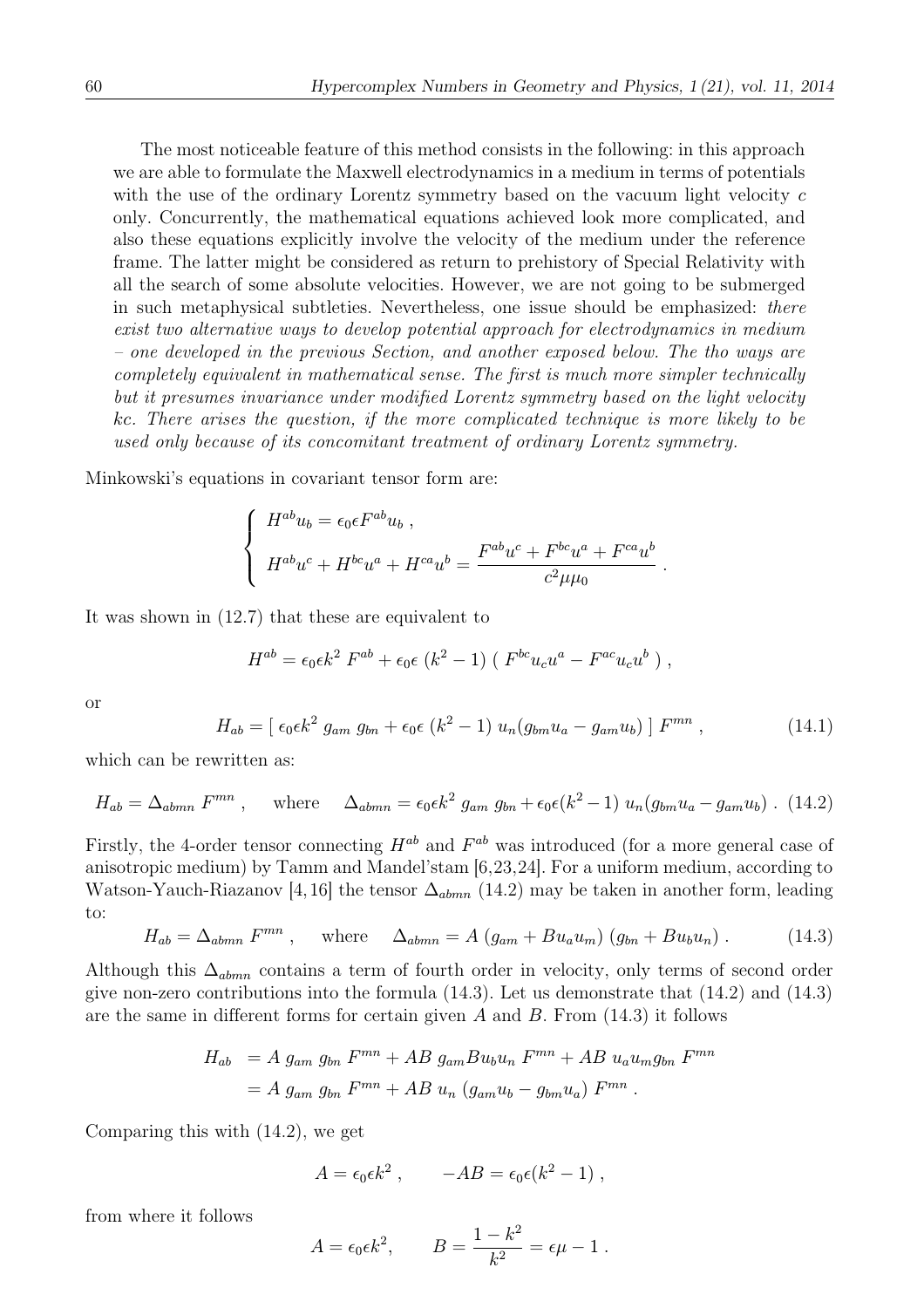Therefore, equations (14.3) become

$$
H_{ab} = \Delta_{abmn} F^{mn} , \quad \text{where} \quad \Delta_{abmn} = \epsilon_0 \epsilon k^2 [g_{am} + (\epsilon \mu - 1) u_a u_m] [g_{bn} + (\epsilon \mu - 1) u_b u_n].
$$

This very representation for 4-rank tensor relating  $H^{ab}$  to  $F^{ab}$  in a uniform medium is given in the review [1].

Now we are ready to introduce potentials. The Maxwell equations are

$$
\partial_a H^{ab} = j^b , \partial_a (\Delta^{abmn} F_{mn}) = j^b , \qquad (14.4)
$$

$$
\partial_c F_{ab} + \partial_a F_{bc} + \partial_b F_{ca} = 0. \qquad (14.5)
$$

The potentials  $A_b$  are defined in such a way that equations (14.5) turn into identities:

$$
F_{ab} = \partial_a A_b - \partial_b A_a ;
$$

With the help of  $(14.1)$ ,  $H^{ab}$  may be rewritten as

$$
H^{ab} = \epsilon_0 \epsilon k^2 \left( \partial^a A^b - \partial^b A^a \right) + \epsilon_0 \epsilon \left( k^2 - 1 \right) \left( u^a \partial^b - u^b \partial^a \right) \left( u^n A_n \right).
$$

Therefore, (14.4) leads us to

$$
\epsilon_0 \epsilon k^2 \partial_a (\partial^a A^b - \partial^b A^a) + \epsilon_0 \epsilon (k^2 - 1) \partial_a (u^a \partial^b - u^b \partial^a) (u^n A_n) = j^b. \tag{14.6}
$$

This is the main equation for electromagnetic 4-potentials in a medium, invariant under the ordinary Lorentz transformations based on the vacuum light velocity. For purely vacuum case, the factor  $(k^2 - 1)$  equals to zero and (14.6) takes the more familiar form

$$
\partial_a \partial^a A^b - \partial^b (\partial_a A^a) = \mu_0 j^b . \qquad (14.7)
$$

So when we take into account the presence of a medium, the equation (14.7) extends to (14.6).

### 15 Geometrical modeling of the uniform media, transition the Dirac equation in the medium;

It is well-known the possibility to simulate some media in electrodynamics with the help of Riemannian geometry (see the recent consideration and bibliography in []). In this context let us consider one special form of the metrical tensor:

$$
g_{\alpha\beta}(x) = \begin{pmatrix} a^2 & 0 & 0 & 0 \ 0 & -b^2 & 0 & 0 \ 0 & 0 & -b^2 & 0 \ 0 & 0 & 0 & -b^2 \end{pmatrix}, g^{\alpha\beta}(x) = \begin{pmatrix} a^{-2} & 0 & 0 & 0 \ 0 & -b^{-2} & 0 & 0 \ 0 & 0 & -b^{-2} & 0 \ 0 & 0 & 0 & -b^{-2} \end{pmatrix}, \quad (15.1)
$$

where  $a^2$  and  $b^2$  are arbitrary (positive) numerical parameters. The material equations generated by this geometry are

$$
D^{i} = \epsilon^{ik} E_{k} , \qquad (\epsilon^{ik}) = \epsilon_{0} \sqrt{-g} g^{00} \begin{pmatrix} g^{11} & 0 & 0 \\ 0 & g^{22} & 0 \\ 0 & 0 & g^{33} \end{pmatrix} = \epsilon_{0} \frac{b}{a} \begin{pmatrix} -1 & 0 & 0 \\ 0 & -1 & 0 \\ 0 & 0 & -1 \end{pmatrix} ,
$$
  

$$
H^{i} = \mu^{ik} B_{k} , \qquad (\mu^{ik}) = \frac{1}{\mu_{0}} \sqrt{-g} \begin{pmatrix} g^{22} g^{33} & 0 & 0 \\ 0 & g^{33} g^{11} & 0 \\ 0 & 0 & g^{11} g^{22} \end{pmatrix} = \frac{1}{\mu_{0}} \frac{a}{b} \begin{pmatrix} 1 & 0 & 0 \\ 0 & 1 & 0 \\ 0 & 0 & 1 \end{pmatrix} ,
$$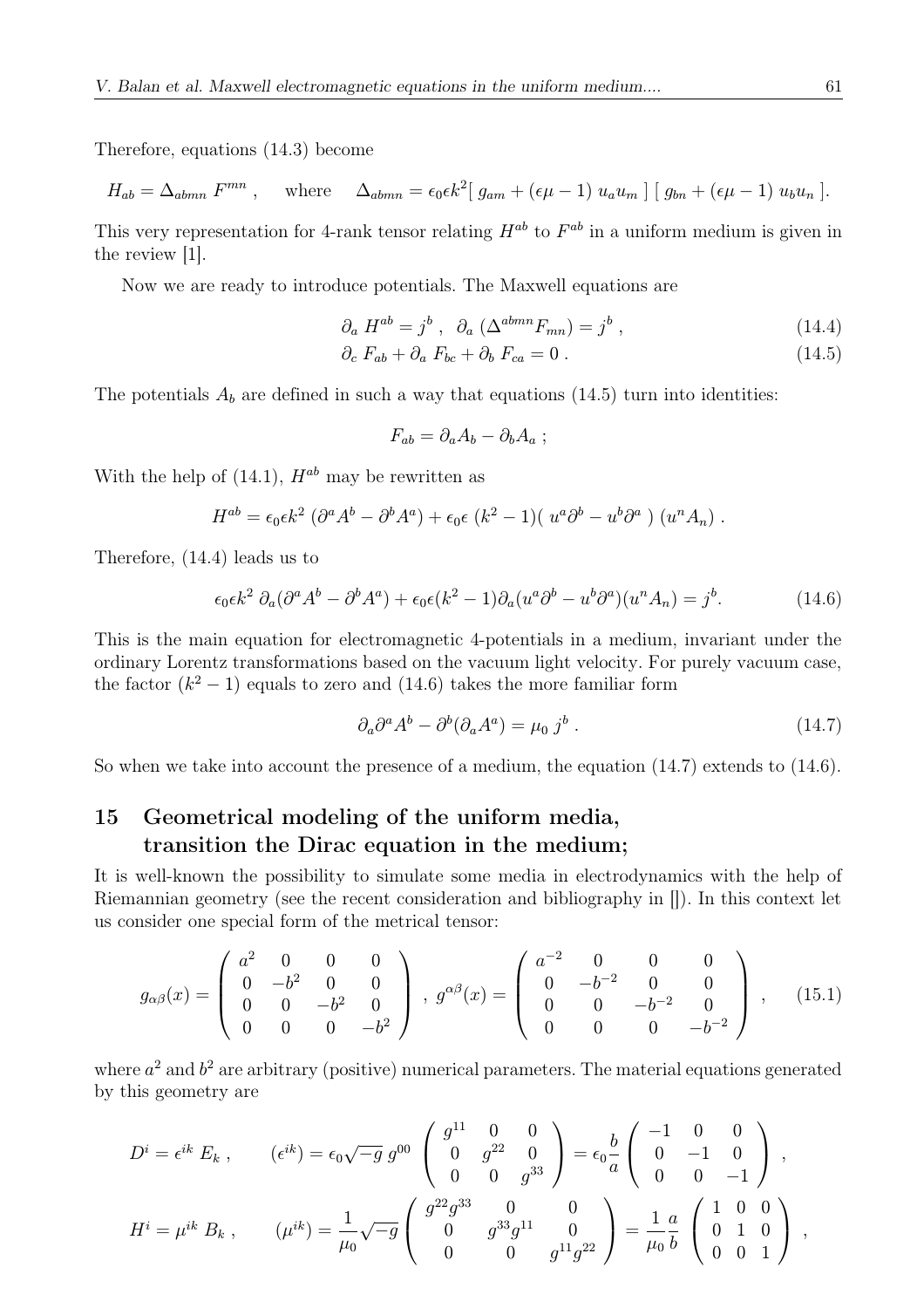or, differently,

$$
D^{i} = -\epsilon_{0} \frac{b}{a} E_{i} , \qquad H^{i} = \frac{1}{\mu_{0}} \frac{a}{b} B_{i} , \qquad (15.2)
$$

and the Maxwell equations take the form

$$
\partial_1 B_1 + \partial_2 B_2 + \partial_3 B_3 = 0 , \qquad \partial_t B_1 = \partial_2 E_3 - \partial_3 E_2 ,
$$
  
\n
$$
\partial_t B_2 = \partial_3 E_1 - \partial_1 E_3 , \qquad \partial_t B_3 = \partial_1 E_2 - \partial_2 E_1 ,
$$
  
\n
$$
\partial_i D^i = \rho ,
$$
  
\n
$$
\frac{\partial}{\partial x^2} H^3 - \frac{\partial}{\partial x^3} H^2 = J^1 + \frac{\partial}{\partial t} D^1 ,
$$
  
\n
$$
\frac{\partial}{\partial x^3} H^1 - \frac{\partial}{\partial x^1} H^3 = J^2 + \frac{\partial}{\partial t} D^2 ,
$$
  
\n
$$
\frac{\partial}{\partial x^1} H^2 - \frac{\partial}{\partial x^2} H^1 = J^3 + \frac{\partial}{\partial t} D^3 .
$$

In vector terms, we get

**B** = 
$$
(B_i)
$$
, **E** =  $(-E_i)$ , **H** =  $(H^i)$ , **D** =  $(D^i)$ ,

which can be rewritten as follows:

$$
\begin{cases} \text{ div } \mathbf{B} = 0 \,, & \text{rot } \mathbf{E} = -\frac{\partial \mathbf{B}}{\partial t} \,, \\ \text{div } \mathbf{D} = \rho \,, & \text{rot } \mathbf{D} = \mathbf{J} + \frac{\partial \mathbf{D}}{\partial t} . \end{cases}
$$

Then (15.2) rewrite as

$$
\mathbf{D} = \epsilon_0 \frac{b}{a} \; \mathbf{E} \; , \qquad \mathbf{H} = \frac{1}{\mu_0} \frac{a}{b} \; \mathbf{B} \; ,
$$

and they may be compared with

$$
\mathbf{D} = \epsilon \epsilon_0 \; \mathbf{E} \; , \qquad \mathbf{H} = \frac{1}{\mu_0 \mu} \; \mathbf{B} \; ;
$$

from which it follows

$$
= \frac{b}{a} , \qquad \mu = \frac{b}{a} .
$$

 $\epsilon$ 

The corresponding metric tensor (15.1) is

$$
g_{\alpha\beta}(x) = b^2 \begin{pmatrix} k^2 & 0 & 0 & 0 \\ 0 & -1 & 0 & 0 \\ 0 & 0 & -1 & 0 \\ 0 & 0 & 0 & -1 \end{pmatrix}, \qquad k = \frac{1}{\sqrt{\epsilon\mu}} = \frac{a}{b}.
$$
 (15.3)

For simplicity, we further assume that

$$
b = 1, \qquad \epsilon = \mu = \frac{1}{a} = k, \qquad g^{\alpha\beta} = \begin{pmatrix} k^2 & 0 & 0 & 0 \\ 0 & -1 & 0 & 0 \\ 0 & 0 & -1 & 0 \\ 0 & 0 & 0 & -1 \end{pmatrix} . \tag{15.4}
$$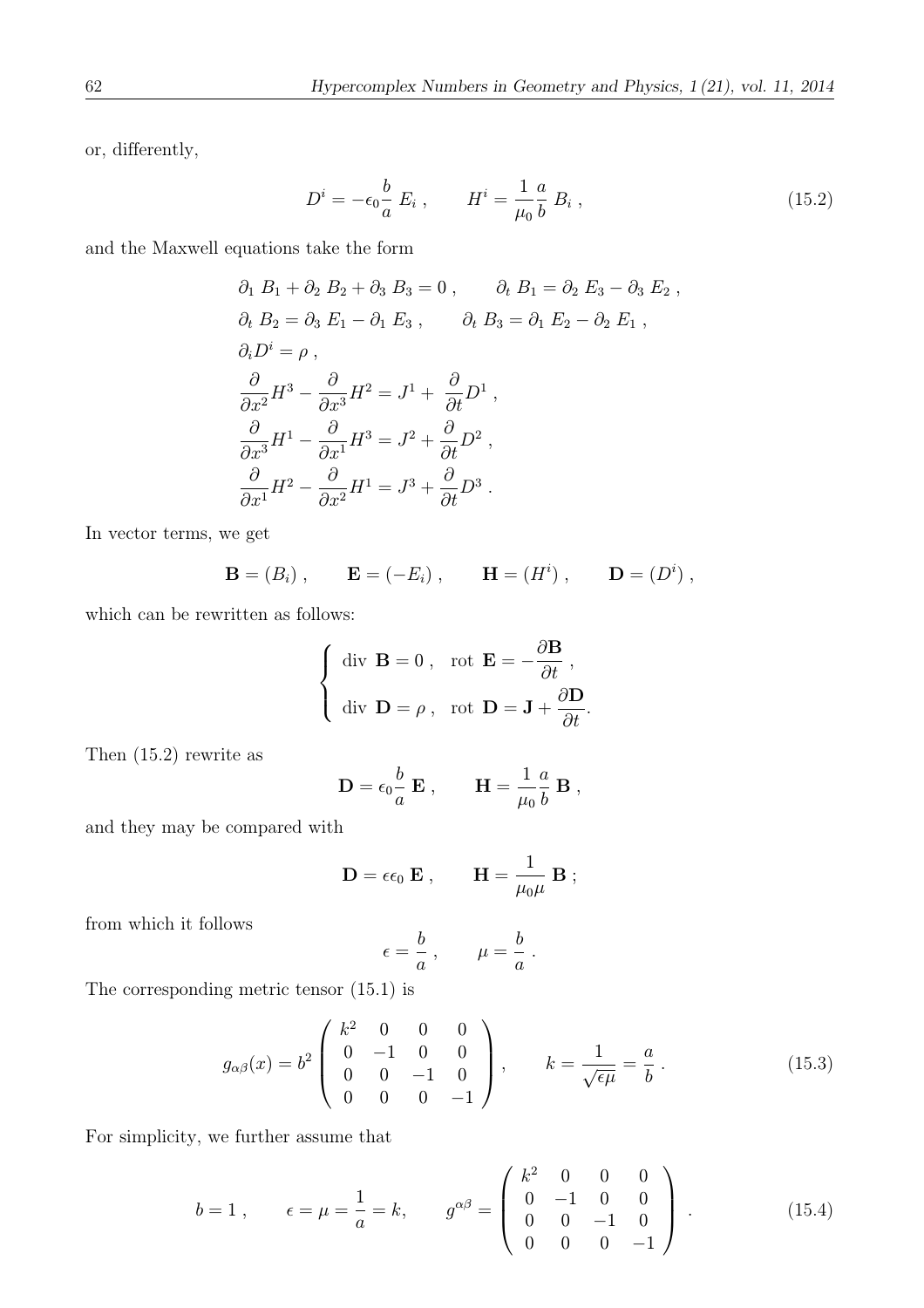### 16 Conclusion

In connection with these two theoretical alternative schemes, an essential issue must be stressed: it seems reasonable to perform the Poincaré-Einstein clock synchronization in uniform media with the help of real light signals influenced by the medium, which leads us to modified Lorentz symmetry.

In this context, it makes sense to specify a generally covariant Dirac equation in space-time determined by the metrics  $(15.3)$ – $(15.4)$ , assuming that in such a way we obtain the description of the Dirac particle in non-vacuum case, but in the uniform medium.

Starting with the general covariant form of the Dirac equation

$$
\left\{ i \gamma^a \left[ e^{\alpha}_{(a)} \frac{\partial}{\partial x^{\alpha}} + \frac{1}{2} \left( \frac{1}{\sqrt{-g}} \frac{\partial}{\partial x^{\alpha}} \sqrt{-g} \ e^{\alpha}_{(a)} \right) \right] - \frac{mc}{\hbar} \right\} \Psi(x) = 0 \ . \tag{16.1}
$$

with the tetrad

$$
e_{(a)}^\beta=\left(\begin{array}{cccc} k^{-1} & 0 & 0 & 0 \\ 0 & 1 & 0 & 0 \\ 0 & 0 & 1 & 0 \\ 0 & 0 & 0 & 1 \end{array}\right)\ ;
$$

we readily get

$$
\left(i\,\gamma^0\,\frac{1}{kc}\frac{\partial}{\partial t} + i\,\gamma^j\,\frac{\partial}{\partial x^j} - \frac{mc}{\hbar}\right)\,\Psi(x) = 0\;;\tag{16.2}
$$

this means that eq. (16.2) can be viewed as a Dirac equation in the uniform medium where the real light velocity is kc.

Similarly, the generally covariant Klein-Fock-Gordon equation

$$
\left(\frac{1}{\sqrt{-g}}\frac{\partial}{\partial x^{\alpha}}\sqrt{-g}g^{\alpha\beta}(x)\frac{\partial}{\partial x^{\beta}} + \frac{m^{2}c^{2}}{\hbar^{2}}\right)\Phi = 0
$$
\n(16.3)

related with the metrics  $(15.3)$ – $(15.4)$  has the form

$$
\left(\frac{1}{k^2c^2}\frac{\partial^2}{\partial t^2} - \nabla^2 + \frac{m^2c^2}{\hbar^2}\right)\Phi = 0.
$$
\n(16.4)

We can consider this equation as describing the scalar particle in the uniform medium as well.

This approach to scalar and spinor fields, equally as the electromagnetic field, is consistent with the assumption on the Poincaré-Einstein clock synchronization in uniform media with the help of real light signals influenced by the medium, which leads us to modified Lorentz symmetry.

#### References

- [1] Bolotowskij B.M., Stoliarov C.N. Contemporary state of electrodynamics of moving medias (unlimited media), Einstein collection, 1974; Nauka, Moscow, 1976, pp. 179–275.
- [2] Einstein A. Zur Elektrodynamik bewegter Körper  $// Ann. Phys. 17, 1905, pp. 892–921;$
- [3] Einstein A. Relativitätsprinzip und die aus demselben gezogenen // Folgerungen Jahrbuch der Radioaktivität, 4, 1907, pp. 411–462.
- [4] Jauch J.M., Watson K.M. Phenomenological Quantum Electrodynamics. Part II. Interaction of the Field with Charges // Phys. Rev., 74, 1948, pp. 950–957, pp. 1485–1494.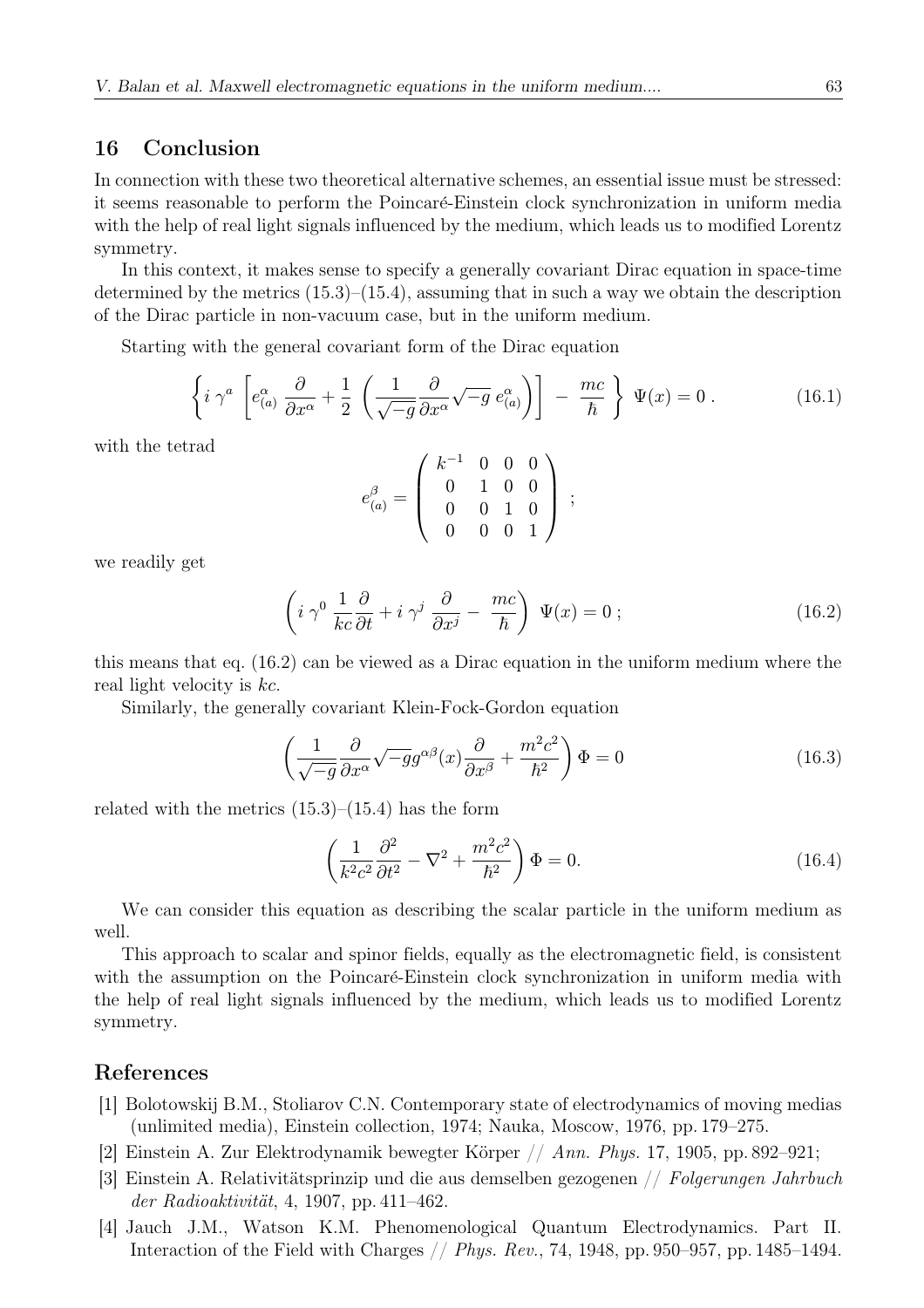- [5] Lorentz H.A. Elektromagnetische verschijnselen in een stelsel dat zich met willekeurige snelheid, kleiner dan die van het licht, beweegt (in tijdschrift: Verhandelingen der Koninklijke Akademie van wetenschappen, Afdeling Natuurkunde, 2-de sectie, vol. 12, Amsterdam 1904.
- [6] Mandel'stam L.I., Tamm I.E. Elektrodynamik der anisotropen Medien und der speziallen Relativitatstheorie // Math. Annalen, 95, 1925, pp. 154–160.
- [7] Minkowski H. Die Grundgleichungen für die elektromagnetischen Vorgange in bewegten Körpern // Nachrichten von der Königlichen Gesellschaft der Wissenschaften zu Göttingen, mathematisch-physikalische Klasse II Math. Phys., KI, 2, 1908, pp. 53–111.
- [8] Minkowski H. Die Grundgleichungen für die elektromagnetischen Vorgange in bewegten Körpern // *Math.Ann.*, 6, 1910, pp. 472–525.
- [9] Minkowski H. Raum und Zeit // Jahresbericht der Deutschen Mathematiker-Vereinigung, 18, 1909, pp. 75–88;
- [10] Minkowski H. Raum und Zeit // Phys. Zeit, 10, 1909, pp. 104–111;
- [11] Minkowski H. Das Relativitätsprinzip  $//$  Annalen der Physik, 47, 1915, pp. 927–938.
- [12] Ovsiyuk E.M., Kisel V.V., Red'kov V.M. Maxwell Electrodynamics and boson fields in spaces of constant curvature. Nova Science Publishers Inc., New York, 2014.
- [13] Veko O.V., Ovsiyuk E.M., Oana A., Neagu M., Balan V., Red'kov V.M. Spinor Structures in Geometry and Physics. Nova Science Publishers Inc., New York, 2014–2015, in press.
- [14] Poincaré H. Sur la dynamique de l'éelectron  $//$  Comptes Rendus Acad. Sci., 140, 1905, pp. 1504–1508.
- [15] Poincaré H. Sur la dynamique de l'éelectron // Rendiconti del Circolo Matematico di Palermo, 21, 1906, pp. 129–176.
- [16] Ryazanov M.I. // J.E.T.P. 32, 1957, pp. 1244–1246.
- [17] Stratton J.A. Electromagnetic Theory. New York, McGraw-Hill, 1941.
- [18] Lorentz H.A. De l'influence du mouvement de la terre sur les phénom ènes lumineux // Archives N´eerlandaises des Sciences Exactes et Naturelles, 21, 1886, pp. 103–176.
- [19] Lorentz H.A. La théorie électromagnétique de Maxwell et son application aux corps mouvants // Archives néerlandaises des sciences exactes et naturelles, 25, 1892, pp. 363– 552.
- [20] Lorentz H.A. Versuch einen Theorie der elektrischen und optischen Erscheinungen in bewegten Körpern. Leiden, Brill, 1895.
- [21] Lorentz H.A. Simplified theory of electrical and optical phenomena in moving systems // Proceedings of the Section of Sciences, Koninklijke Akademie van Wetenschappen te Amsterdam, 1, 1889, pp. 427–442.
- [22] Lorentz H.A. Electromagnetic phenomena in a system moving with any velocity less than that of light // Proceedings of the Section of Sciences, Koninklijke Akademie van Wetenschappen te Amsterdam, 6, 1904, pp. 809–831.
- [23] Tamm I.E. Electrodynamics of an anisotropic medium and the Special Theory of Relativity (in Russian) // Zh. Russ. Fiz.-Khim. O-va Chast. Fiz., 56, 2-3, 1924, pp. 248–262.
- [24] Tamm I.E. Crystal optics in the theory of relativity and its relationship to the geometry of a biquadratic form (in Russian)  $//$  Zh. Russ. Fiz.-Khim. O-va Chast. Fiz., 57, 3-4, 1925, pp. 209–240.